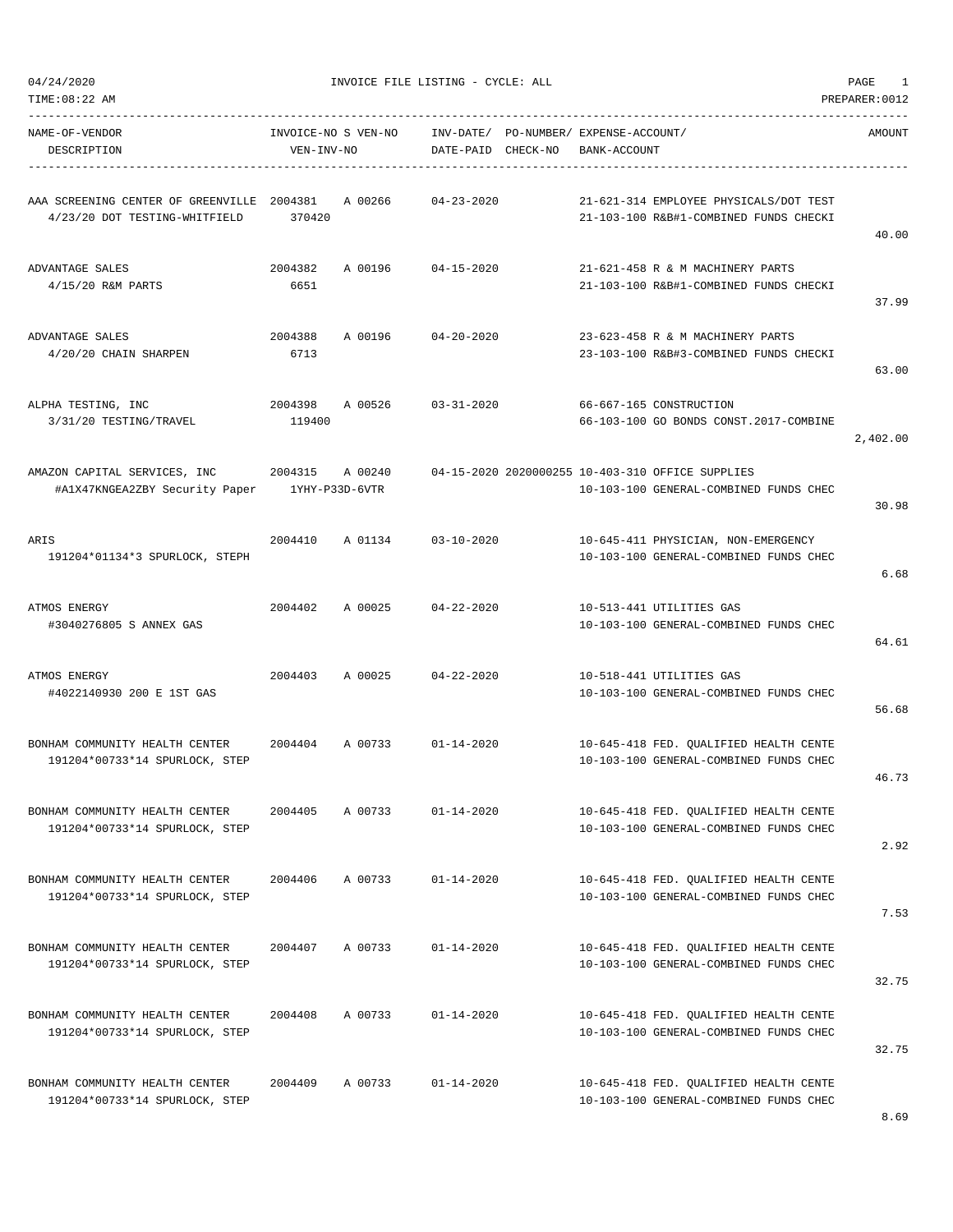04/24/2020 INVOICE FILE LISTING - CYCLE: ALL PAGE 2

-----------------------------------------------------------------------------------------------------------------------------------

| NAME-OF-VENDOR<br>DESCRIPTION                                    | VEN-INV-NO | INVOICE-NO S VEN-NO | DATE-PAID CHECK-NO | ------------------------- | INV-DATE/ PO-NUMBER/ EXPENSE-ACCOUNT/<br>BANK-ACCOUNT                            | <b>AMOUNT</b> |
|------------------------------------------------------------------|------------|---------------------|--------------------|---------------------------|----------------------------------------------------------------------------------|---------------|
| BONHAM COMMUNITY HEALTH CENTER<br>180512*00733*2 NORTON, CAROL E | 2004445    | A 00733             | $03 - 17 - 2020$   |                           | 10-645-418 FED. QUALIFIED HEALTH CENTE<br>10-103-100 GENERAL-COMBINED FUNDS CHEC | 33.27         |
| BONHAM COMMUNITY HEALTH CENTER<br>180512*00733*2 NORTON, CAROL E | 2004446    | A 00733             | $03 - 17 - 2020$   |                           | 10-645-418 FED. QUALIFIED HEALTH CENTE<br>10-103-100 GENERAL-COMBINED FUNDS CHEC | 0.00          |
| BONHAM COMMUNITY HEALTH CENTER<br>180512*00733*1 NORTON, CAROL E | 2004447    | A 00733             | $02 - 26 - 2020$   |                           | 10-645-418 FED. QUALIFIED HEALTH CENTE<br>10-103-100 GENERAL-COMBINED FUNDS CHEC | 46.73         |
| BONHAM COMMUNITY HEALTH CENTER<br>180512*00733*1 NORTON, CAROL E | 2004448    | A 00733             | $02 - 26 - 2020$   |                           | 10-645-418 FED. QUALIFIED HEALTH CENTE<br>10-103-100 GENERAL-COMBINED FUNDS CHEC | 0.00          |
| BONHAM COMMUNITY HEALTH CENTER<br>180512*00733*1 NORTON, CAROL E | 2004449    | A 00733             | $02 - 26 - 2020$   |                           | 10-645-418 FED. QUALIFIED HEALTH CENTE<br>10-103-100 GENERAL-COMBINED FUNDS CHEC | 9.06          |
| BONHAM COMMUNITY HEALTH CENTER<br>180512*00733*1 NORTON, CAROL E | 2004450    | A 00733             | $02 - 26 - 2020$   |                           | 10-645-418 FED. OUALIFIED HEALTH CENTE<br>10-103-100 GENERAL-COMBINED FUNDS CHEC | 10.00         |
| BONHAM COMMUNITY HEALTH CENTER<br>180512*00733*1 NORTON, CAROL E | 2004451    | A 00733             | $02 - 26 - 2020$   |                           | 10-645-418 FED. QUALIFIED HEALTH CENTE<br>10-103-100 GENERAL-COMBINED FUNDS CHEC | 9.86          |
| BONHAM COMMUNITY HEALTH CENTER<br>180512*00733*3 NORTON, CAROL E | 2004453    | A 00733             | $03 - 05 - 2020$   |                           | 10-645-418 FED. QUALIFIED HEALTH CENTE<br>10-103-100 GENERAL-COMBINED FUNDS CHEC | 33.27         |
| BONHAM COMMUNITY HEALTH CENTER<br>200901*00733*6 BENGE, AMY HEST | 2004462    | A 00733             | $04 - 09 - 2020$   |                           | 10-645-418 FED. OUALIFIED HEALTH CENTE<br>10-103-100 GENERAL-COMBINED FUNDS CHEC | 33.27         |
| BONHAM COMMUNITY HEALTH CENTER<br>180413*00733*14 RANGEL, TERESA | 2004479    | A 00733             | $01 - 10 - 2020$   |                           | 10-645-418 FED. QUALIFIED HEALTH CENTE<br>10-103-100 GENERAL-COMBINED FUNDS CHEC | 33.27         |
| BONHAM COMMUNITY HEALTH CENTER<br>110827*00733*6 GEMOETS, CRYSTA | 2004481    | A 00733             | $03 - 05 - 2020$   |                           | 10-645-418 FED. QUALIFIED HEALTH CENTE<br>10-103-100 GENERAL-COMBINED FUNDS CHEC | 46.73         |
| BONHAM COMMUNITY HEALTH CENTER<br>110827*00733*6 GEMOETS, CRYSTA | 2004482    | A 00733             | $03 - 05 - 2020$   |                           | 10-645-418 FED. QUALIFIED HEALTH CENTE<br>10-103-100 GENERAL-COMBINED FUNDS CHEC | 0.00          |
| BONHAM COMMUNITY HEALTH CENTER<br>110211*00733*40 JENNINGS, SHEL | 2004485    | A 00733             | $01 - 28 - 2020$   |                           | 10-645-418 FED. QUALIFIED HEALTH CENTE<br>10-103-100 GENERAL-COMBINED FUNDS CHEC | 46.73         |
| BONHAM COMMUNITY HEALTH CENTER<br>110211*00733*40 JENNINGS, SHEL | 2004486    | A 00733             | $01 - 28 - 2020$   |                           | 10-645-418 FED. QUALIFIED HEALTH CENTE<br>10-103-100 GENERAL-COMBINED FUNDS CHEC | 3.99          |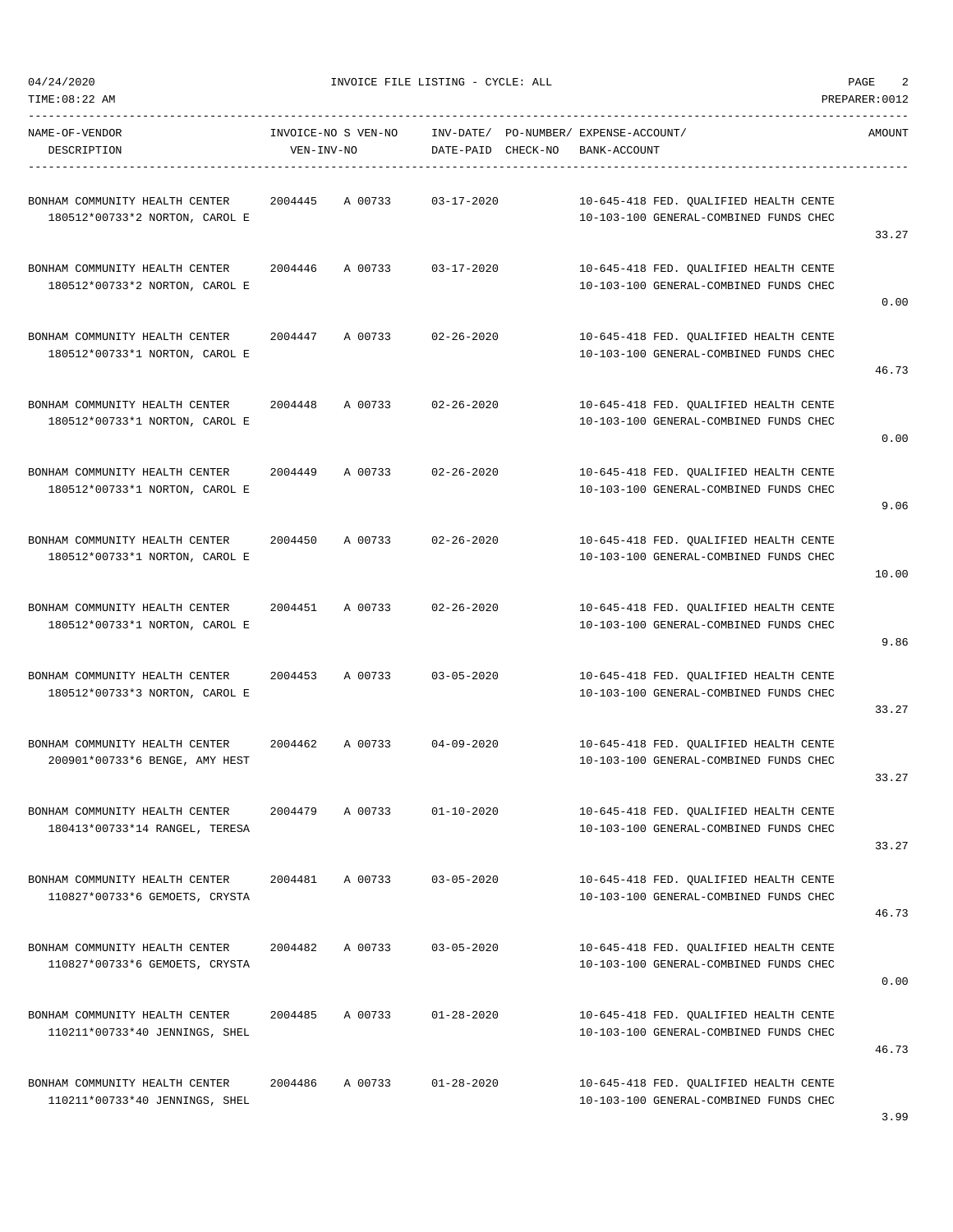04/24/2020 INVOICE FILE LISTING - CYCLE: ALL PAGE 3

-----------------------------------------------------------------------------------------------------------------------------------

NAME-OF-VENDOR INVOICE-NO S VEN-NO INV-DATE/ PO-NUMBER/ EXPENSE-ACCOUNT/ AMOUNT DESCRIPTION VEN-INV-NO DATE-PAID CHECK-NO BANK-ACCOUNT ----------------------------------------------------------------------------------------------------------------------------------- BONHAM COMMUNITY HEALTH CENTER 2004487 A 00733 01-28-2020 10-645-418 FED. QUALIFIED HEALTH CENTE 110211\*00733\*40 JENNINGS, SHEL 10-103-100 GENERAL-COMBINED FUNDS CHEC 32.75 BONHAM COMMUNITY HEALTH CENTER 2004488 A 00733 01-28-2020 10-645-418 FED. QUALIFIED HEALTH CENTE 110211\*00733\*40 JENNINGS, SHEL 10-103-100 GENERAL-COMBINED FUNDS CHEC 15.15 BONHAM COMMUNITY HEALTH CENTER 2004489 A 00733 01-28-2020 10-645-418 FED. QUALIFIED HEALTH CENTE  $10211*00733*40\text{ JENNINGS}\,,\quad \text{SHEL}\qquad \qquad 10-103-100\text{ GENERAL-COMBINDER}\,\, \text{FUNDS } \text{CHEC}$ 32.75 BONHAM COMMUNITY HEALTH CENTER 2004490 A 00733 01-28-2020 10-645-418 FED. QUALIFIED HEALTH CENTE 110211\*00733\*40 JENNINGS, SHEL 10-103-100 GENERAL-COMBINED FUNDS CHEC 0.00 BONHAM COMMUNITY HEALTH CENTER 2004491 A 00733 01-28-2020 10-645-418 FED. QUALIFIED HEALTH CENTE  $110211*00733*40\text{ JENNINGS}\,,\text{ SHEL} \\ 10211*00733*40\text{ JENNINGS}\,,\text{SHEL}$ 0.00 BONHAM COMMUNITY HEALTH CENTER 2004492 A 00733 01-28-2020 10-645-418 FED. QUALIFIED HEALTH CENTE  $10211*00733*40\text{ JENNINGS}\,,\text{ SHEL} \\ 10211*00733*40\text{ JENNINGS}\,,\text{SHEL}$ 0.00 BONHAM COMMUNITY HEALTH CENTER 2004493 A 00733 01-28-2020 10-645-418 FED. QUALIFIED HEALTH CENTE  $110211*00733*40\text{ JENNINGS}\,,\text{ SHEL} \\ 10-103-100\text{ GENERAL-COMBINDER}\,,\text{VINDS} \text{ CHEC}$ 0.00 BONHAM COMMUNITY HEALTH CENTER 2004494 A 00733 01-28-2020 10-645-418 FED. QUALIFIED HEALTH CENTE  $10211*00733*40\text{ JENNINGS}\,,\text{ SHEL} \\ 10211*00733*40\text{ JENNINGS}\,,\text{SHEL}$ 0.00 BONHAM COMMUNITY HEALTH CENTER 2004495 A 00733 03-12-2020 10-645-418 FED. QUALIFIED HEALTH CENTE 201205\*00733\*4 LOYA, SHANNON D 10-103-100 GENERAL-COMBINED FUNDS CHEC 46.73 BONHAM COMMUNITY HEALTH CENTER 2004496 A 00733 03-12-2020 10-645-418 FED. QUALIFIED HEALTH CENTE 201205\*00733\*4 LOYA, SHANNON D 10-103-100 GENERAL-COMBINED FUNDS CHEC 13.89 BONHAM COMMUNITY HEALTH CENTER 2004497 A 00733 03-12-2020 10-645-418 FED. QUALIFIED HEALTH CENTE 201205\*00733\*4 LOYA, SHANNON D 10-103-100 GENERAL-COMBINED FUNDS CHEC 0.00 BONHAM COMMUNITY HEALTH CENTER 2004498 A 00733 03-03-2020 10-645-418 FED. QUALIFIED HEALTH CENTE 201205\*00733\*2 LOYA, SHANNON D 10-103-100 GENERAL-COMBINED FUNDS CHEC 46.73 BONHAM COMMUNITY HEALTH CENTER 2004500 A 00733 01-22-2020 10-645-418 FED. QUALIFIED HEALTH CENTE 201205\*00733\*3 LOYA, SHANNON D 10-103-100 GENERAL-COMBINED FUNDS CHEC 46.73 BONHAM COMMUNITY HEALTH CENTER 2004513 A 00733 04-06-2020 10-645-418 FED. QUALIFIED HEALTH CENTE 110211\*00733\*39 JENNINGS, SHEL 10-103-100 GENERAL-COMBINED FUNDS CHEC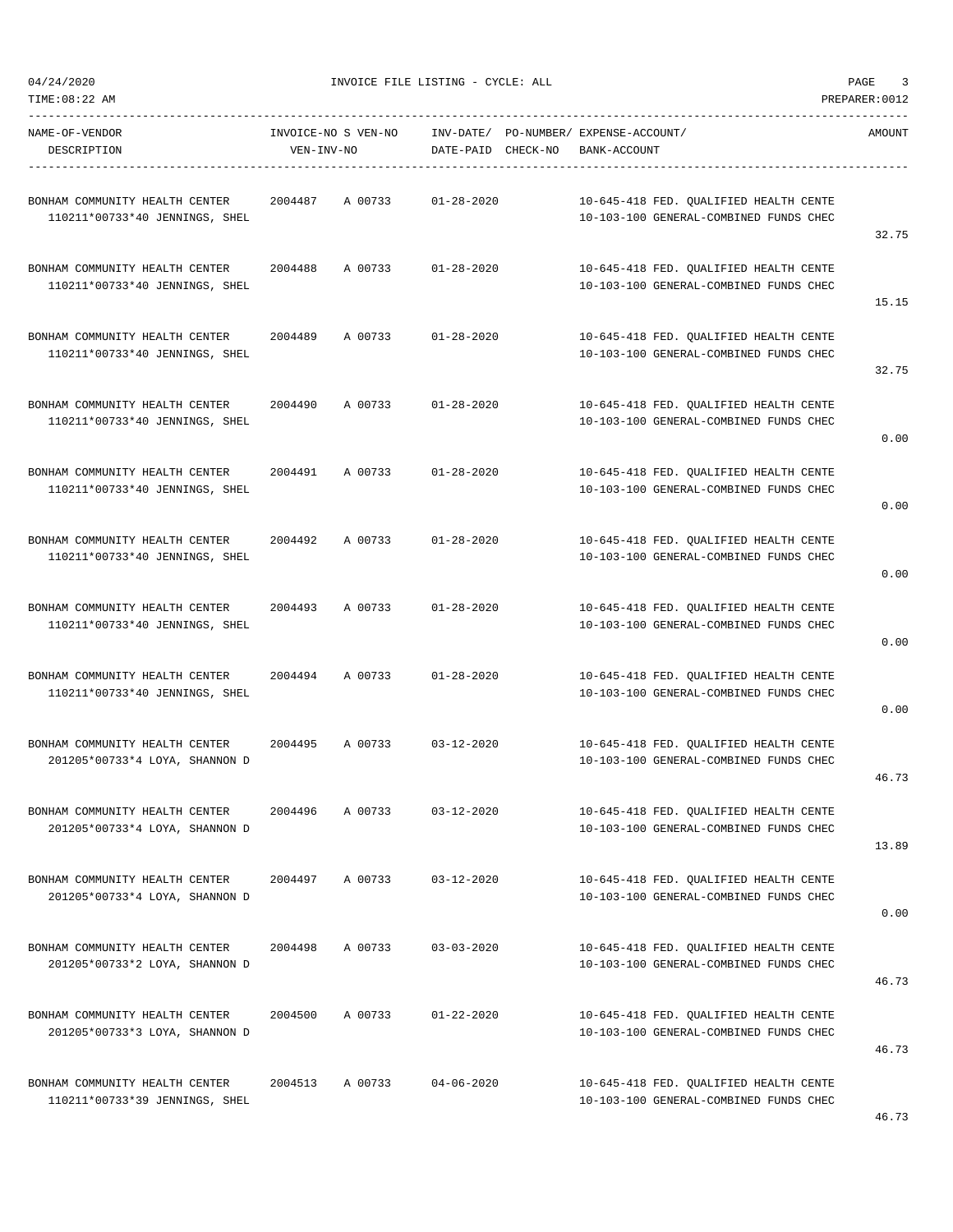04/24/2020 INVOICE FILE LISTING - CYCLE: ALL PAGE 4

| NAME-OF-VENDOR<br>DESCRIPTION                                    | VEN-INV-NO      | INVOICE-NO S VEN-NO | DATE-PAID CHECK-NO | INV-DATE/ PO-NUMBER/ EXPENSE-ACCOUNT/<br>BANK-ACCOUNT                            | AMOUNT |
|------------------------------------------------------------------|-----------------|---------------------|--------------------|----------------------------------------------------------------------------------|--------|
| BONHAM COMMUNITY HEALTH CENTER<br>110211*00733*39 JENNINGS, SHEL | 2004514 A 00733 |                     | $04 - 06 - 2020$   | 10-645-418 FED. QUALIFIED HEALTH CENTE<br>10-103-100 GENERAL-COMBINED FUNDS CHEC | 2.92   |
| BONHAM COMMUNITY HEALTH CENTER<br>930026*00733*40 ROBERTS, MELIS | 2004517 A 00733 |                     | $02 - 04 - 2020$   | 10-645-418 FED. QUALIFIED HEALTH CENTE<br>10-103-100 GENERAL-COMBINED FUNDS CHEC | 46.73  |
| BONHAM COMMUNITY HEALTH CENTER<br>930026*00733*40 ROBERTS, MELIS | 2004518         | A 00733             | $02 - 04 - 2020$   | 10-645-418 FED. QUALIFIED HEALTH CENTE<br>10-103-100 GENERAL-COMBINED FUNDS CHEC | 3.67   |
| BONHAM COMMUNITY HEALTH CENTER<br>930026*00733*40 ROBERTS, MELIS | 2004519         | A 00733             | $02 - 04 - 2020$   | 10-645-418 FED. QUALIFIED HEALTH CENTE<br>10-103-100 GENERAL-COMBINED FUNDS CHEC | 9.06   |
| BONHAM COMMUNITY HEALTH CENTER<br>930026*00733*40 ROBERTS, MELIS | 2004520         | A 00733             | $02 - 04 - 2020$   | 10-645-418 FED. QUALIFIED HEALTH CENTE<br>10-103-100 GENERAL-COMBINED FUNDS CHEC | 15.68  |
| BONHAM COMMUNITY HEALTH CENTER<br>930026*00733*40 ROBERTS, MELIS | 2004521         | A 00733             | $02 - 04 - 2020$   | 10-645-418 FED. OUALIFIED HEALTH CENTE<br>10-103-100 GENERAL-COMBINED FUNDS CHEC | 10.00  |
| BONHAM COMMUNITY HEALTH CENTER<br>180306*00733*4 FOX, RICKEY DON | 2004526         | A 00733             | $01 - 24 - 2020$   | 10-645-418 FED. QUALIFIED HEALTH CENTE<br>10-103-100 GENERAL-COMBINED FUNDS CHEC | 46.73  |
| BONHAM COMMUNITY HEALTH CENTER<br>180306*00733*4 FOX, RICKEY DON | 2004527         | A 00733             | $01 - 24 - 2020$   | 10-645-418 FED. QUALIFIED HEALTH CENTE<br>10-103-100 GENERAL-COMBINED FUNDS CHEC | 2.92   |
| BONHAM COMMUNITY HEALTH CENTER<br>180306*00733*4 FOX, RICKEY DON | 2004528 A 00733 |                     | $01 - 24 - 2020$   | 10-645-418 FED. QUALIFIED HEALTH CENTE<br>10-103-100 GENERAL-COMBINED FUNDS CHEC | 4.11   |
| BONHAM COMMUNITY HEALTH CENTER<br>180306*00733*4 FOX, RICKEY DON |                 | 2004529 A 00733     | $01 - 24 - 2020$   | 10-645-418 FED. QUALIFIED HEALTH CENTE<br>10-103-100 GENERAL-COMBINED FUNDS CHEC | 9.86   |
| BONHAM COMMUNITY HEALTH CENTER<br>180306*00733*4 FOX, RICKEY DON | 2004530 A 00733 |                     | $01 - 24 - 2020$   | 10-645-418 FED. QUALIFIED HEALTH CENTE<br>10-103-100 GENERAL-COMBINED FUNDS CHEC | 32.75  |
| BONHAM COMMUNITY HEALTH CENTER<br>180306*00733*4 FOX, RICKEY DON | 2004531         | A 00733             | $01 - 24 - 2020$   | 10-645-418 FED. QUALIFIED HEALTH CENTE<br>10-103-100 GENERAL-COMBINED FUNDS CHEC | 32.75  |
| BONHAM COMMUNITY HEALTH CENTER<br>180306*00733*4 FOX, RICKEY DON | 2004532         | A 00733             | $01 - 24 - 2020$   | 10-645-418 FED. QUALIFIED HEALTH CENTE<br>10-103-100 GENERAL-COMBINED FUNDS CHEC | 2.25   |
| BONHAM COMMUNITY HEALTH CENTER<br>180306*00733*4 FOX, RICKEY DON | 2004533 A 00733 |                     | $01 - 24 - 2020$   | 10-645-418 FED. QUALIFIED HEALTH CENTE<br>10-103-100 GENERAL-COMBINED FUNDS CHEC |        |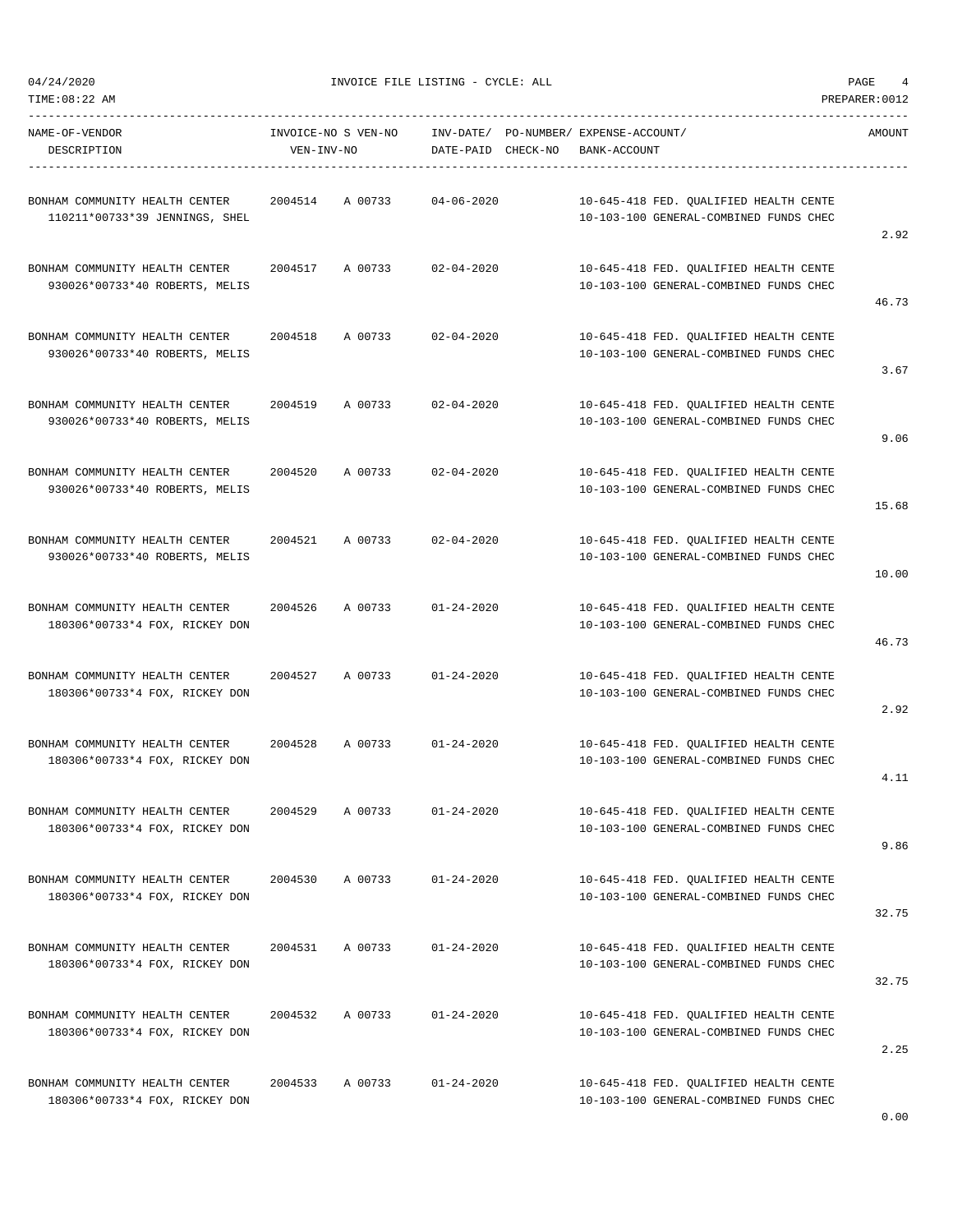| TIME: 08:22 AM                                         |                  |                     |                                 |                                                                               | PREPARER: 0012 |
|--------------------------------------------------------|------------------|---------------------|---------------------------------|-------------------------------------------------------------------------------|----------------|
| NAME-OF-VENDOR<br>DESCRIPTION                          | VEN-INV-NO       | INVOICE-NO S VEN-NO | INV-DATE/<br>DATE-PAID CHECK-NO | PO-NUMBER/ EXPENSE-ACCOUNT/<br>BANK-ACCOUNT                                   | AMOUNT         |
| BONHAM QUICK LUBE<br>4/17/20 2008 DODGE OIL CHANGE     | 2004316<br>87009 | A 00800             | $04 - 17 - 2020$                | 10-406-330 AUTO EXPENSE-GAS & OIL<br>10-103-100 GENERAL-COMBINED FUNDS CHEC   | 42.00          |
| BONHAM, CITY OF/911/AMBULANCE<br>MARCH AMBULANCE SVC   | 2004317          | A 00340             | $03 - 18 - 2020$                | 10-540-417 AMBULANCE SERVICE<br>10-103-100 GENERAL-COMBINED FUNDS CHEC        | 45,000.00      |
| BRANNAN, QUIENCY SMITH<br>FA-19-44524 VANHOOSER DST CT | 2004318          | A 00725             | $04 - 17 - 2020$                | 10-435-436 ATTORNEY FEES- CPS CASES<br>10-103-100 GENERAL-COMBINED FUNDS CHEC | 256.00         |
| BRANNAN, QUIENCY SMITH<br>FA-20-44709 RODRIGUEZ DST CT | 2004319          | A 00725             | $04 - 12 - 2020$                | 10-435-436 ATTORNEY FEES- CPS CASES<br>10-103-100 GENERAL-COMBINED FUNDS CHEC | 280.00         |
| BRANNAN, QUIENCY SMITH<br>CR-19-26925 WILBURN DST CT   | 2004320          | A 00725             | $04 - 03 - 2020$                | 10-435-437 ATTORNEY FEES<br>10-103-100 GENERAL-COMBINED FUNDS CHEC            | 40.00          |
| BRESE-LEBRON LAW, PLLC<br>50347 REITZ CO CT@LAW        | 2004321          | A 00449             | $04 - 15 - 2020$                | 10-410-424 INDIGENT ATTORNEY FEES<br>10-103-100 GENERAL-COMBINED FUNDS CHEC   | 400.00         |
| CONCORD NORTH TEXAS<br>191204*01205*11 SPURLOCK, STEP  | 2004483          | A 01205             | $12 - 04 - 2019$                | 10-645-411 PHYSICIAN, NON-EMERGENCY<br>10-103-100 GENERAL-COMBINED FUNDS CHEC | 79.62          |
| CONCORD NORTH TEXAS<br>191204*01205*10 SPURLOCK, STEP  | 2004484          | A 01205             | $10 - 26 - 2019$                | 10-645-411 PHYSICIAN, NON-EMERGENCY<br>10-103-100 GENERAL-COMBINED FUNDS CHEC | 98.98          |
| DATA RX MANAGEMENT<br>930026*00965*64 ROBERTS, MELIS   | 2004411          | A 00965             | $03 - 02 - 2020$                | 10-645-412 PRESCRIPTIONS, DRUGS<br>10-103-100 GENERAL-COMBINED FUNDS CHEC     | 19.33          |
| DATA RX MANAGEMENT<br>930026*00965*64 ROBERTS, MELIS   | 2004412          | A 00965             | $03 - 02 - 2020$                | 10-645-412 PRESCRIPTIONS, DRUGS<br>10-103-100 GENERAL-COMBINED FUNDS CHEC     | 10.02          |
| DATA RX MANAGEMENT<br>930026*00965*64 ROBERTS, MELIS   | 2004413          | A 00965             | $03 - 02 - 2020$                | 10-645-409 DIABETIC SUPPLIES<br>10-103-100 GENERAL-COMBINED FUNDS CHEC        | 12.07          |
| DATA RX MANAGEMENT<br>930026*00965*64 ROBERTS, MELIS   | 2004414          | A 00965             | $03 - 02 - 2020$                | 10-645-412 PRESCRIPTIONS, DRUGS<br>10-103-100 GENERAL-COMBINED FUNDS CHEC     | 26.90          |
| DATA RX MANAGEMENT<br>930026*00965*64 ROBERTS, MELIS   | 2004415          | A 00965             | $03 - 13 - 2020$                | 10-645-409 DIABETIC SUPPLIES<br>10-103-100 GENERAL-COMBINED FUNDS CHEC        | 130.19         |
| DATA RX MANAGEMENT<br>930026*00965*64 ROBERTS, MELIS   | 2004416          | A 00965             | $03 - 17 - 2020$                | 10-645-409 DIABETIC SUPPLIES<br>10-103-100 GENERAL-COMBINED FUNDS CHEC        |                |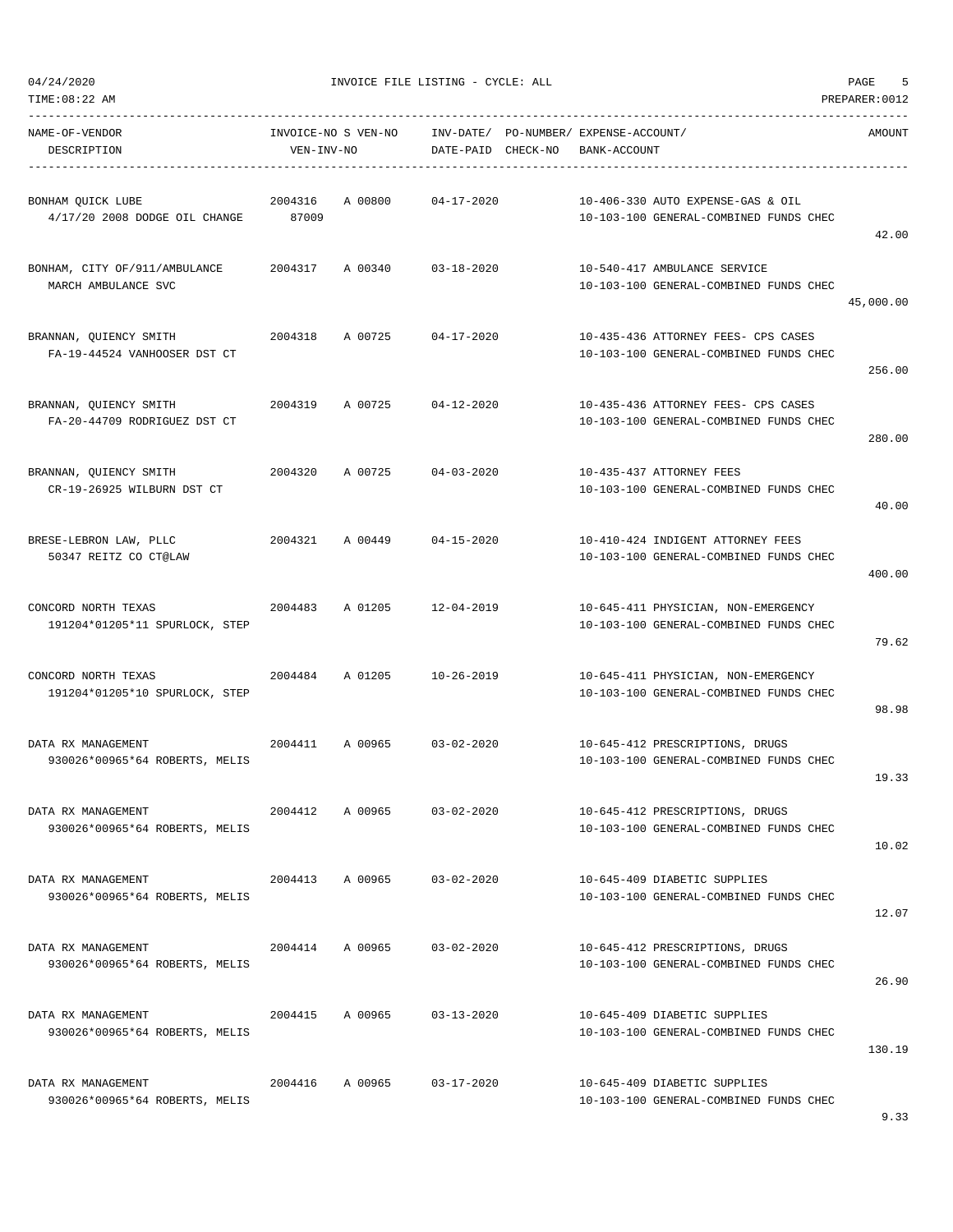| TIME: 08:22 AM                                       |            |                     |                                 |                                                                           | PREPARER: 0012 |
|------------------------------------------------------|------------|---------------------|---------------------------------|---------------------------------------------------------------------------|----------------|
| NAME-OF-VENDOR<br>DESCRIPTION                        | VEN-INV-NO | INVOICE-NO S VEN-NO | INV-DATE/<br>DATE-PAID CHECK-NO | PO-NUMBER/ EXPENSE-ACCOUNT/<br>BANK-ACCOUNT                               | AMOUNT         |
| DATA RX MANAGEMENT<br>930026*00965*63 ROBERTS, MELIS | 2004419    | A 00965             | $02 - 01 - 2020$                | 10-645-412 PRESCRIPTIONS, DRUGS<br>10-103-100 GENERAL-COMBINED FUNDS CHEC | 35.21          |
| DATA RX MANAGEMENT<br>930026*00965*63 ROBERTS, MELIS | 2004420    | A 00965             | $02 - 01 - 2020$                | 10-645-412 PRESCRIPTIONS, DRUGS<br>10-103-100 GENERAL-COMBINED FUNDS CHEC | 32.76          |
| DATA RX MANAGEMENT<br>930026*00965*63 ROBERTS, MELIS | 2004421    | A 00965             | $02 - 01 - 2020$                | 10-645-412 PRESCRIPTIONS, DRUGS<br>10-103-100 GENERAL-COMBINED FUNDS CHEC | 19.33          |
| DATA RX MANAGEMENT<br>930026*00965*63 ROBERTS, MELIS | 2004422    | A 00965             | $02 - 24 - 2020$                | 10-645-409 DIABETIC SUPPLIES<br>10-103-100 GENERAL-COMBINED FUNDS CHEC    | 1.30           |
| DATA RX MANAGEMENT<br>930026*00965*63 ROBERTS, MELIS | 2004423    | A 00965             | $02 - 24 - 2020$                | 10-645-409 DIABETIC SUPPLIES<br>10-103-100 GENERAL-COMBINED FUNDS CHEC    | 9.33           |
| DATA RX MANAGEMENT<br>201205*00965*2 LOYA, SHANNON D | 2004427    | A 00965             | $02 - 14 - 2020$                | 10-645-409 DIABETIC SUPPLIES<br>10-103-100 GENERAL-COMBINED FUNDS CHEC    | 38.97          |
| DATA RX MANAGEMENT<br>201205*00965*2 LOYA, SHANNON D | 2004428    | A 00965             | $02 - 22 - 2020$                | 10-645-412 PRESCRIPTIONS, DRUGS<br>10-103-100 GENERAL-COMBINED FUNDS CHEC | 72.83          |
| DATA RX MANAGEMENT<br>201205*00965*2 LOYA, SHANNON D | 2004429    | A 00965             | $02 - 22 - 2020$                | 10-645-412 PRESCRIPTIONS, DRUGS<br>10-103-100 GENERAL-COMBINED FUNDS CHEC | 18.49          |
| DATA RX MANAGEMENT<br>200901*00965*5 BENGE, AMY HEST | 2004430    | A 00965             | $02 - 13 - 2020$                | 10-645-412 PRESCRIPTIONS, DRUGS<br>10-103-100 GENERAL-COMBINED FUNDS CHEC | 60.50          |
| DATA RX MANAGEMENT<br>200901*00965*5 BENGE, AMY HEST | 2004431    | A 00965             | $02 - 13 - 2020$                | 10-645-412 PRESCRIPTIONS, DRUGS<br>10-103-100 GENERAL-COMBINED FUNDS CHEC | 13.49          |
| DATA RX MANAGEMENT<br>201205*00965*3 LOYA, SHANNON D | 2004433    | A 00965             | $03 - 12 - 2020$                | 10-645-412 PRESCRIPTIONS, DRUGS<br>10-103-100 GENERAL-COMBINED FUNDS CHEC | 17.22          |
| DATA RX MANAGEMENT<br>201205*00965*3 LOYA, SHANNON D | 2004434    | A 00965             | $03 - 19 - 2020$                | 10-645-412 PRESCRIPTIONS, DRUGS<br>10-103-100 GENERAL-COMBINED FUNDS CHEC | 72.83          |
| DATA RX MANAGEMENT<br>201205*00965*3 LOYA, SHANNON D | 2004435    | A 00965             | $03 - 19 - 2020$                | 10-645-412 PRESCRIPTIONS, DRUGS<br>10-103-100 GENERAL-COMBINED FUNDS CHEC | 18.49          |
| DATA RX MANAGEMENT<br>110211*00965*49 JENNINGS, SHEL | 2004436    | A 00965             | $03 - 13 - 2020$                | 10-645-412 PRESCRIPTIONS, DRUGS<br>10-103-100 GENERAL-COMBINED FUNDS CHEC |                |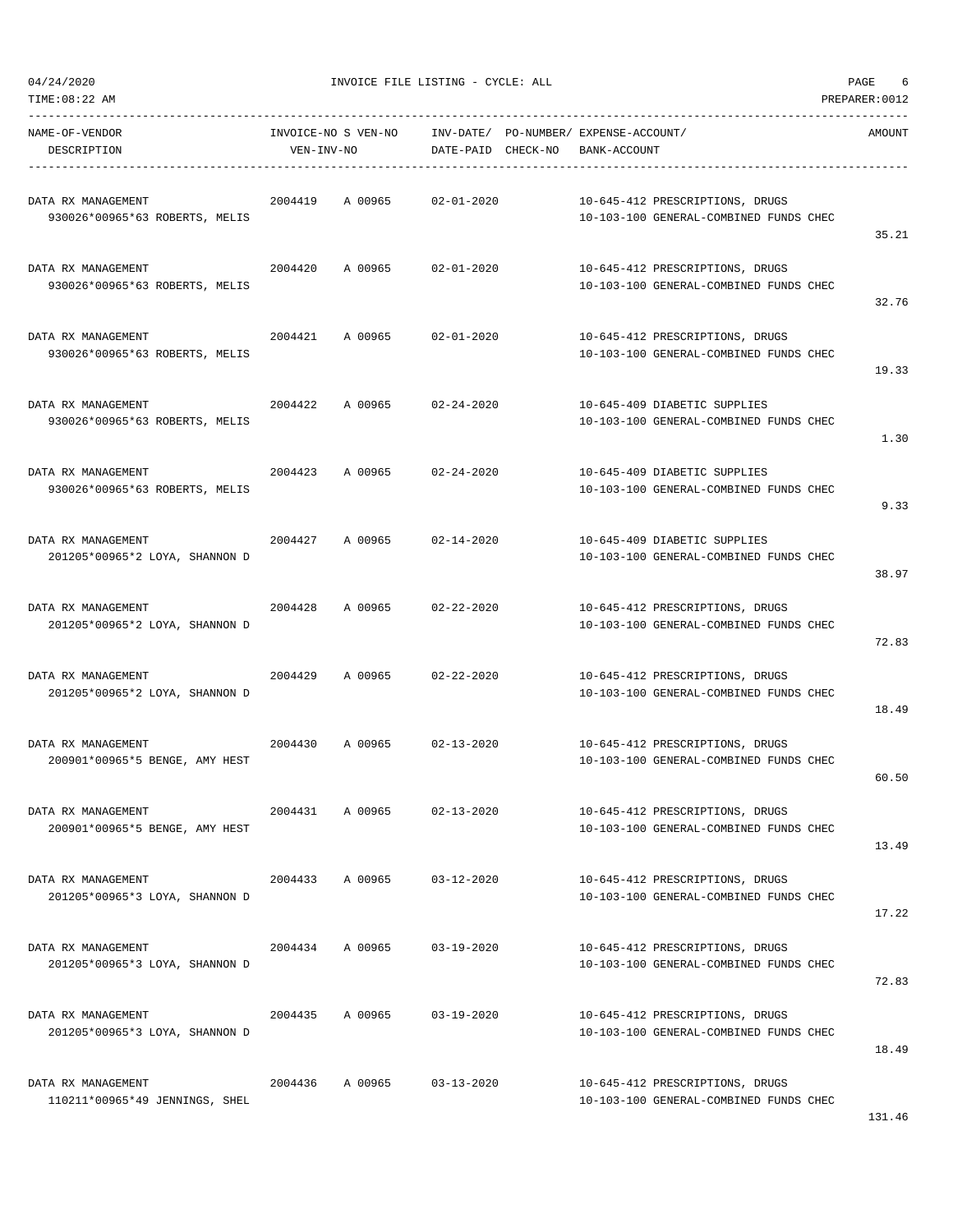$04/24/2020$  PAGE  $7$ 

| NAME-OF-VENDOR<br>DESCRIPTION                        | INVOICE-NO S VEN-NO<br>VEN-INV-NO |         | INV-DATE/ PO-NUMBER/ EXPENSE-ACCOUNT/<br>DATE-PAID CHECK-NO | BANK-ACCOUNT |                                                                           | AMOUNT |
|------------------------------------------------------|-----------------------------------|---------|-------------------------------------------------------------|--------------|---------------------------------------------------------------------------|--------|
| DATA RX MANAGEMENT<br>110211*00965*49 JENNINGS, SHEL | 2004437                           | A 00965 | $03 - 18 - 2020$                                            |              | 10-645-412 PRESCRIPTIONS, DRUGS<br>10-103-100 GENERAL-COMBINED FUNDS CHEC | 169.53 |
| DATA RX MANAGEMENT<br>110211*00965*49 JENNINGS, SHEL | 2004438                           | A 00965 | $03 - 24 - 2020$                                            |              | 10-645-412 PRESCRIPTIONS, DRUGS<br>10-103-100 GENERAL-COMBINED FUNDS CHEC | 46.21  |
| DATA RX MANAGEMENT<br>110211*00965*48 JENNINGS, SHEL | 2004439                           | A 00965 | 02-07-2020                                                  |              | 10-645-412 PRESCRIPTIONS, DRUGS<br>10-103-100 GENERAL-COMBINED FUNDS CHEC | 46.21  |
| DATA RX MANAGEMENT<br>110211*00965*48 JENNINGS, SHEL | 2004440                           | A 00965 | $02 - 07 - 2020$                                            |              | 10-645-412 PRESCRIPTIONS, DRUGS<br>10-103-100 GENERAL-COMBINED FUNDS CHEC | 131.46 |
| DATA RX MANAGEMENT<br>110211*00965*48 JENNINGS, SHEL |                                   |         | 2004441 A 00965 02-20-2020                                  |              | 10-645-412 PRESCRIPTIONS, DRUGS<br>10-103-100 GENERAL-COMBINED FUNDS CHEC | 169.53 |
| DATA RX MANAGEMENT<br>191204*00965*13 SPURLOCK, STEP | 2004442                           | A 00965 | $03 - 17 - 2020$                                            |              | 10-645-412 PRESCRIPTIONS, DRUGS<br>10-103-100 GENERAL-COMBINED FUNDS CHEC | 59.88  |
| DATA RX MANAGEMENT<br>191204*00965*12 SPURLOCK, STEP | 2004443                           | A 00965 | $02 - 10 - 2020$                                            |              | 10-645-412 PRESCRIPTIONS, DRUGS<br>10-103-100 GENERAL-COMBINED FUNDS CHEC | 68.26  |
| DATA RX MANAGEMENT<br>191204*00965*12 SPURLOCK, STEP | 2004444                           | A 00965 | $02 - 25 - 2020$                                            |              | 10-645-412 PRESCRIPTIONS, DRUGS<br>10-103-100 GENERAL-COMBINED FUNDS CHEC | 188.21 |
| DATA RX MANAGEMENT<br>170902*00965*39 FRANKS, SHEILA | 2004460                           | A 00965 | $03 - 13 - 2020$                                            |              | 10-645-412 PRESCRIPTIONS, DRUGS<br>10-103-100 GENERAL-COMBINED FUNDS CHEC | 27.40  |
| DATA RX MANAGEMENT<br>170902*00965*39 FRANKS, SHEILA | 2004461                           | A 00965 | $03 - 13 - 2020$                                            |              | 10-645-412 PRESCRIPTIONS, DRUGS<br>10-103-100 GENERAL-COMBINED FUNDS CHEC | 9.78   |
| DATA RX MANAGEMENT<br>170902*00965*38 FRANKS, SHEILA | 2004463                           | A 00965 | $02 - 03 - 2020$                                            |              | 10-645-412 PRESCRIPTIONS, DRUGS<br>10-103-100 GENERAL-COMBINED FUNDS CHEC | 9.78   |
| DATA RX MANAGEMENT<br>170902*00965*38 FRANKS, SHEILA | 2004464                           | A 00965 | $02 - 03 - 2020$                                            |              | 10-645-412 PRESCRIPTIONS, DRUGS<br>10-103-100 GENERAL-COMBINED FUNDS CHEC | 27.40  |
| DATA RX MANAGEMENT<br>170902*00965*38 FRANKS, SHEILA | 2004465                           | A 00965 | $02 - 03 - 2020$                                            |              | 10-645-412 PRESCRIPTIONS, DRUGS<br>10-103-100 GENERAL-COMBINED FUNDS CHEC | 120.75 |
| DATA RX MANAGEMENT<br>180512*00965*2 NORTON, CAROL E | 2004466                           | A 00965 | $03 - 02 - 2020$                                            |              | 10-645-412 PRESCRIPTIONS, DRUGS<br>10-103-100 GENERAL-COMBINED FUNDS CHEC |        |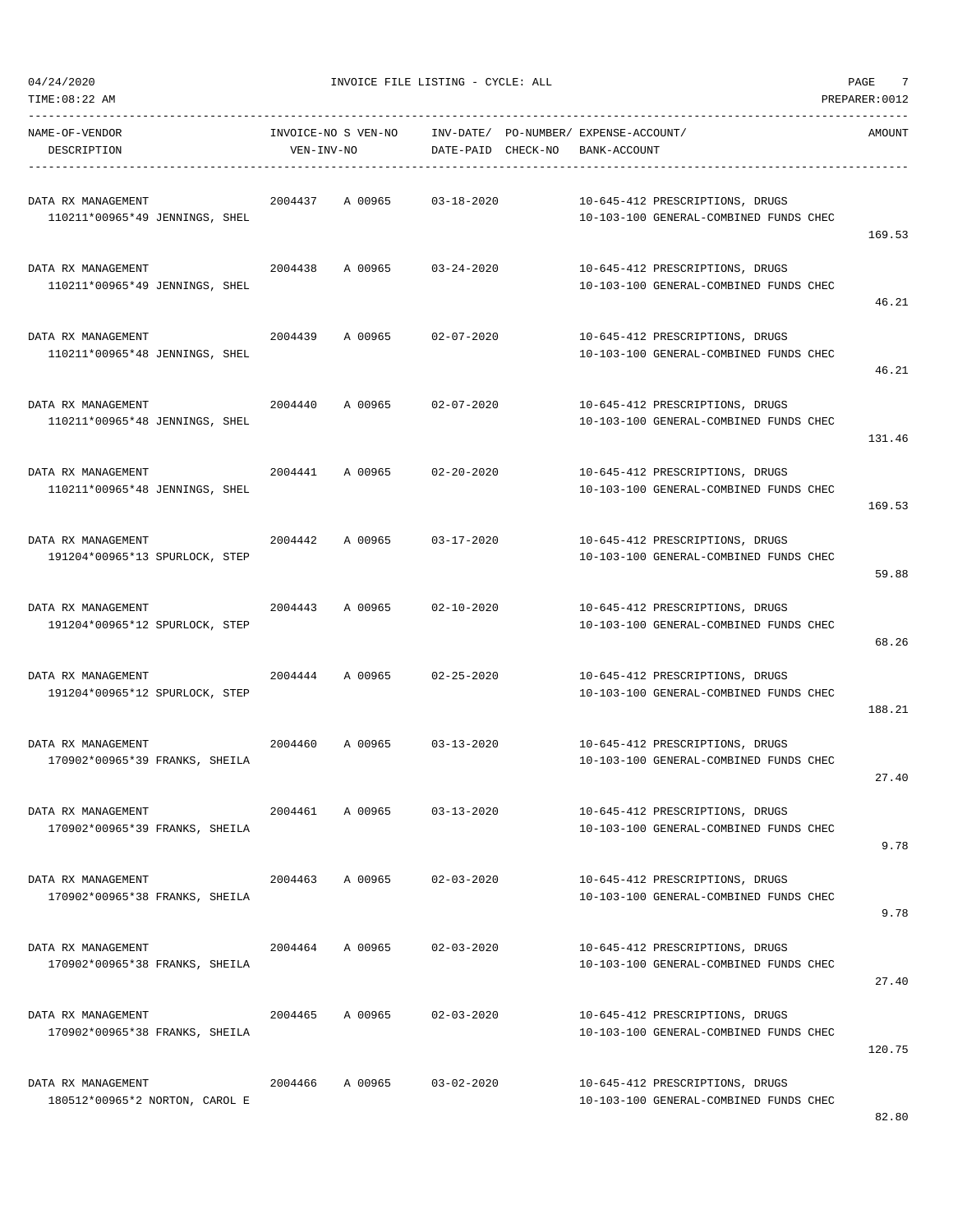| TIME:08:22 AM                                        |                                   |         |                                 |                                                                           | PREPARER: 0012 |
|------------------------------------------------------|-----------------------------------|---------|---------------------------------|---------------------------------------------------------------------------|----------------|
| NAME-OF-VENDOR<br>DESCRIPTION                        | INVOICE-NO S VEN-NO<br>VEN-INV-NO |         | INV-DATE/<br>DATE-PAID CHECK-NO | PO-NUMBER/ EXPENSE-ACCOUNT/<br>BANK-ACCOUNT                               | AMOUNT         |
| DATA RX MANAGEMENT<br>180512*00965*2 NORTON, CAROL E | 2004467                           | A 00965 | $03 - 03 - 2020$                | 10-645-412 PRESCRIPTIONS, DRUGS<br>10-103-100 GENERAL-COMBINED FUNDS CHEC | 9.15           |
| DATA RX MANAGEMENT<br>180512*00965*1 NORTON, CAROL E | 2004468                           | A 00965 | $02 - 28 - 2020$                | 10-645-412 PRESCRIPTIONS, DRUGS<br>10-103-100 GENERAL-COMBINED FUNDS CHEC | 10.32          |
| DATA RX MANAGEMENT<br>180512*00965*1 NORTON, CAROL E | 2004469                           | A 00965 | $02 - 28 - 2020$                | 10-645-412 PRESCRIPTIONS, DRUGS<br>10-103-100 GENERAL-COMBINED FUNDS CHEC | 15.80          |
| DATA RX MANAGEMENT<br>201003*00965*3 PETTY, SHEKEDRA | 2004501                           | A 00965 | $03 - 19 - 2020$                | 10-645-412 PRESCRIPTIONS, DRUGS<br>10-103-100 GENERAL-COMBINED FUNDS CHEC | 6.66           |
| DATA RX MANAGEMENT<br>201003*00965*3 PETTY, SHEKEDRA | 2004502                           | A 00965 | $03 - 19 - 2020$                | 10-645-412 PRESCRIPTIONS, DRUGS<br>10-103-100 GENERAL-COMBINED FUNDS CHEC | 12.13          |
| DATA RX MANAGEMENT<br>201003*00965*3 PETTY, SHEKEDRA | 2004503                           | A 00965 | $03 - 20 - 2020$                | 10-645-412 PRESCRIPTIONS, DRUGS<br>10-103-100 GENERAL-COMBINED FUNDS CHEC | 13.55          |
| DATA RX MANAGEMENT<br>190508*00965*7 WEBB, BRANDIE K | 2004504                           | A 00965 | $02 - 22 - 2020$                | 10-645-412 PRESCRIPTIONS, DRUGS<br>10-103-100 GENERAL-COMBINED FUNDS CHEC | 125.93         |
| DATA RX MANAGEMENT<br>180413*00965*21 RANGEL, TERESA | 2004507                           | A 00965 | $03 - 31 - 2020$                | 10-645-412 PRESCRIPTIONS, DRUGS<br>10-103-100 GENERAL-COMBINED FUNDS CHEC | 85.09          |
| DATA RX MANAGEMENT<br>180413*00965*21 RANGEL, TERESA | 2004508                           | A 00965 | $03 - 31 - 2020$                | 10-645-412 PRESCRIPTIONS, DRUGS<br>10-103-100 GENERAL-COMBINED FUNDS CHEC | 46.23          |
| DATA RX MANAGEMENT<br>180413*00965*21 RANGEL, TERESA | 2004509                           | A 00965 | $03 - 31 - 2020$                | 10-645-412 PRESCRIPTIONS, DRUGS<br>10-103-100 GENERAL-COMBINED FUNDS CHEC | 119.58         |
| DATA RX MANAGEMENT<br>180413*00965*20 RANGEL, TERESA | 2004510                           | A 00965 | $02 - 04 - 2020$                | 10-645-412 PRESCRIPTIONS, DRUGS<br>10-103-100 GENERAL-COMBINED FUNDS CHEC | 46.23          |
| DATA RX MANAGEMENT<br>180413*00965*20 RANGEL, TERESA | 2004511                           | A 00965 | $02 - 04 - 2020$                | 10-645-412 PRESCRIPTIONS, DRUGS<br>10-103-100 GENERAL-COMBINED FUNDS CHEC | 85.09          |
| DATA RX MANAGEMENT<br>180413*00965*20 RANGEL, TERESA | 2004512                           | A 00965 | $02 - 06 - 2020$                | 10-645-412 PRESCRIPTIONS, DRUGS<br>10-103-100 GENERAL-COMBINED FUNDS CHEC | 119.58         |
| DATA RX MANAGEMENT<br>110827*00965*24 GEMOETS, CRYST | 2004515                           | A 00965 | $02 - 06 - 2020$                | 10-645-412 PRESCRIPTIONS, DRUGS<br>10-103-100 GENERAL-COMBINED FUNDS CHEC |                |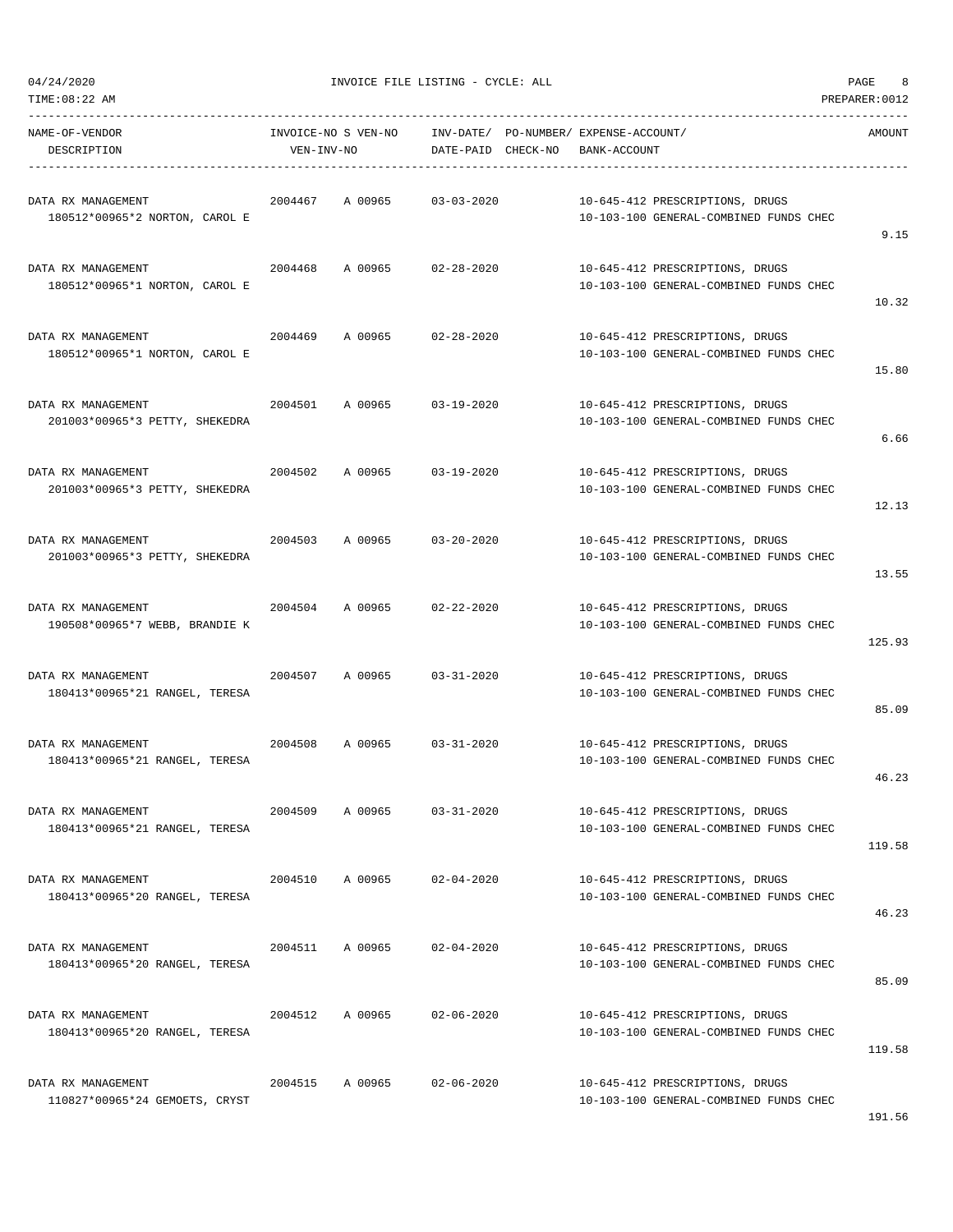| 04/24/2020 |  |
|------------|--|

| TIME: 08:22 AM                                                  |                                   |         |                                 |                                             |                                                                                                     | PREPARER: 0012 |
|-----------------------------------------------------------------|-----------------------------------|---------|---------------------------------|---------------------------------------------|-----------------------------------------------------------------------------------------------------|----------------|
| NAME-OF-VENDOR<br>DESCRIPTION                                   | INVOICE-NO S VEN-NO<br>VEN-INV-NO |         | INV-DATE/<br>DATE-PAID CHECK-NO | PO-NUMBER/ EXPENSE-ACCOUNT/<br>BANK-ACCOUNT |                                                                                                     | AMOUNT         |
| DATA RX MANAGEMENT<br>110827*00965*24 GEMOETS, CRYST            | 2004516                           | A 00965 | $02 - 21 - 2020$                |                                             | 10-645-412 PRESCRIPTIONS, DRUGS<br>10-103-100 GENERAL-COMBINED FUNDS CHEC                           | 5.60           |
| DATA RX MANAGEMENT<br>110827*00965*25 GEMOETS, CRYST            | 2004522                           | A 00965 | $03 - 07 - 2020$                |                                             | 10-645-412 PRESCRIPTIONS, DRUGS<br>10-103-100 GENERAL-COMBINED FUNDS CHEC                           | 191.56         |
| DATA RX MANAGEMENT<br>110827*00965*25 GEMOETS, CRYST            | 2004523                           | A 00965 | $03 - 17 - 2020$                |                                             | 10-645-412 PRESCRIPTIONS, DRUGS<br>10-103-100 GENERAL-COMBINED FUNDS CHEC                           | 5.60           |
| DM TRUCKING, LLC<br>3/30/20 ROCK & GRAVEL-HAULING               | 2004391<br>1894                   | A 00096 | $03 - 30 - 2020$                |                                             | 24-624-341 R & B MAT. ROCK & GRAVEL<br>24-103-100 R&B#4- COMBINED FUNDS CHECK                       | 4,965.46       |
| DOBBELS PLUMBING LLC<br>4/22/20 2004 Mack Dump Truck            | 2004383<br>2045                   | A 00311 |                                 |                                             | 04-22-2020 2020000269 21-621-571 PURCHASE OF MACH./EQUIP.<br>21-103-100 R&B#1-COMBINED FUNDS CHECKI | 28,000.00      |
| EVIDENT, INC<br>#11183 Drug Tests                               | 2004322<br>156384A                | A 00179 |                                 |                                             | 04-14-2020 2020000227 10-560-321 PATROL SUPPLIES<br>10-103-100 GENERAL-COMBINED FUNDS CHEC          | 174.72         |
| FANNIN COUNTY CHILD WELFARE BOARD<br>FY2020 ANNUAL ALLOCATION   | 2004323                           | A 00218 | $04 - 20 - 2020$                |                                             | 10-640-411 FANNIN CO. WELFARE BOARD<br>10-103-100 GENERAL-COMBINED FUNDS CHEC                       | 6,000.00       |
| FANNIN COUNTY ELEC. CO-OP, INC<br>#10115200 PCT 3 ELECTRIC      | 2004389                           | A 00335 | $04 - 13 - 2020$                |                                             | 23-623-440 UTILITY ELECTRICITY<br>23-103-100 R&B#3-COMBINED FUNDS CHECKI                            | 230.52         |
| FUNCTION 4, LLC<br>#9A1068 TURNER COPIES                        | 2004324<br>INV780881              | A 00236 | $04 - 22 - 2020$                |                                             | 10-510-315 COPIER RENTAL<br>10-103-100 GENERAL-COMBINED FUNDS CHEC                                  | 40.00          |
| GOODMAN-MORRIS, COURTNEY<br>FA-19-44435 SKRINE/GREEN DST CT     | 2004325                           | A 00459 | $04 - 20 - 2020$                |                                             | 10-435-436 ATTORNEY FEES- CPS CASES<br>10-103-100 GENERAL-COMBINED FUNDS CHEC                       | 232.00         |
| GOODMAN-MORRIS, COURTNEY<br>FA-20-44571 CASTILLO DST CT         | 2004326                           | A 00459 | $04 - 20 - 2020$                |                                             | 10-435-436 ATTORNEY FEES- CPS CASES<br>10-103-100 GENERAL-COMBINED FUNDS CHEC                       | 200.00         |
| GOODMAN-MORRIS, COURTNEY<br>FA-20-44709 COOPER/RODRIGUEZ DST CT | 2004327 A 00459                   |         | $04 - 20 - 2020$                |                                             | 10-435-436 ATTORNEY FEES- CPS CASES<br>10-103-100 GENERAL-COMBINED FUNDS CHEC                       | 512.00         |
| GOODMAN-MORRIS, COURTNEY<br>FA-20-44560 DUNNING DST CT          | 2004328                           | A 00459 | $04 - 20 - 2020$                |                                             | 10-435-436 ATTORNEY FEES- CPS CASES<br>10-103-100 GENERAL-COMBINED FUNDS CHEC                       | 136.00         |
| GOODMAN-MORRIS, COURTNEY<br>FA-19-44312 HALL DST CT             | 2004329                           | A 00459 | $04 - 20 - 2020$                |                                             | 10-435-436 ATTORNEY FEES- CPS CASES<br>10-103-100 GENERAL-COMBINED FUNDS CHEC                       |                |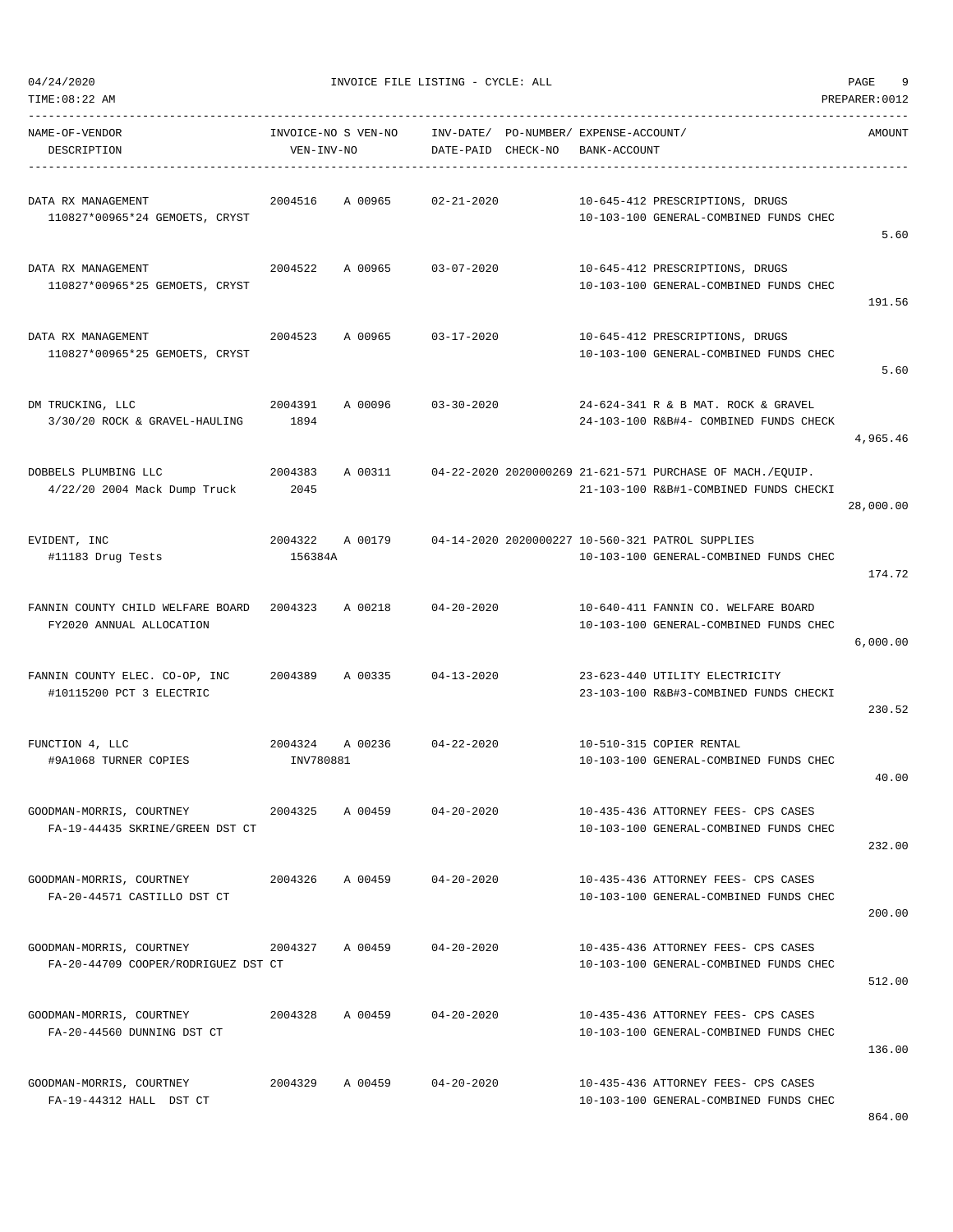| 04/24/2020 |
|------------|
|            |

| TIME:08:22 AM                                                    |                                   |         |                                 |                                             |                                                                                             | PREPARER: 0012 |
|------------------------------------------------------------------|-----------------------------------|---------|---------------------------------|---------------------------------------------|---------------------------------------------------------------------------------------------|----------------|
| NAME-OF-VENDOR<br>DESCRIPTION                                    | INVOICE-NO S VEN-NO<br>VEN-INV-NO |         | INV-DATE/<br>DATE-PAID CHECK-NO | PO-NUMBER/ EXPENSE-ACCOUNT/<br>BANK-ACCOUNT |                                                                                             | AMOUNT         |
| GOODMAN-MORRIS, COURTNEY<br>FA-19-44487 ANDERTON<br>DST CT       | 2004330                           | A 00459 | $04 - 20 - 2020$                |                                             | 10-435-436 ATTORNEY FEES- CPS CASES<br>10-103-100 GENERAL-COMBINED FUNDS CHEC               | 264.00         |
| GOODMAN-MORRIS, COURTNEY<br>FA-19-44524 LINGELBACH<br>DST CT     | 2004331                           | A 00459 | $04 - 20 - 2020$                |                                             | 10-435-436 ATTORNEY FEES- CPS CASES<br>10-103-100 GENERAL-COMBINED FUNDS CHEC               | 120.00         |
| GT DISTRIBUTORS, INC<br>#002162 CARTRIDGES                       | 2004332<br>INV0762061             | A 00281 |                                 |                                             | 04-15-2020 2020000188 10-560-320 WEAPONS SUPPLIES<br>10-103-100 GENERAL-COMBINED FUNDS CHEC | 1,255.90       |
| GT DISTRIBUTORS, INC<br>#002162 CARTRIDGES                       | 2004399 A 00281<br>INV0762288     |         | 04-16-2020                      |                                             | 84-560-320 WEAPONS SUPPLIES<br>84-103-100 BOIS D'ARC-COMBINED FUNDS C                       | 328.00         |
| HUNT REGIONAL MEDICAL PARTNERS<br>180509*01185*7 JOHNSON, MICHEL | 2004499                           | A 01185 | $11 - 13 - 2019$                |                                             | 10-645-411 PHYSICIAN, NON-EMERGENCY<br>10-103-100 GENERAL-COMBINED FUNDS CHEC               | 46.73          |
| LAW ENFORCEMENT SYSTEMS, INC<br>#75418 Patrol Forms              | 2004333<br>210237                 | A 00177 |                                 |                                             | 04-10-2020 2020000249 10-560-321 PATROL SUPPLIES<br>10-103-100 GENERAL-COMBINED FUNDS CHEC  | 324.00         |
| MCQUEEN, DALE<br>4/23/20 REFUND OPEN RECORDS                     | 2004334                           | Α       | $04 - 23 - 2020$                |                                             | 10-370-130 REFUNDS & MISCELLANEOUS<br>10-103-100 GENERAL-COMBINED FUNDS CHEC                | 150.00         |
| MIEARS, STEVEN R.<br>FA-19-44312 HALL DST CT                     | 2004335                           | A 00337 | $04 - 20 - 2020$                |                                             | 10-435-436 ATTORNEY FEES- CPS CASES<br>10-103-100 GENERAL-COMBINED FUNDS CHEC               | 1,175.00       |
| MIEARS, STEVEN R.<br>FA-17-43391 HOWARD/NOAKER DST CT            | 2004336                           | A 00337 | $04 - 17 - 2020$                |                                             | 10-435-436 ATTORNEY FEES- CPS CASES<br>10-103-100 GENERAL-COMBINED FUNDS CHEC               | 275.00         |
| MIEARS, STEVEN R.<br>FA-19-44139 GARZA DST CT                    | 2004337                           | A 00337 | $04 - 11 - 2020$                |                                             | 10-435-436 ATTORNEY FEES- CPS CASES<br>10-103-100 GENERAL-COMBINED FUNDS CHEC               | 700.00         |
| NATIONAL DATE STAMP<br>4/8/20 Date Machine Repair                | 2004338<br>58259                  | A 00198 |                                 |                                             | 04-08-2020 2020000202 10-496-572 OFFICE EQUIPMENT<br>10-103-100 GENERAL-COMBINED FUNDS CHEC | 185.00         |
| OFFICE DEPOT<br>#29023460 Office Supplies                        | 2004339<br>474316320001           | A 00216 |                                 |                                             | 04-13-2020 2020000251 10-450-310 OFFICE SUPPLIES<br>10-103-100 GENERAL-COMBINED FUNDS CHEC  | 85.81          |
| OFFICE DEPOT<br>#29023460 UTILITY CART                           | 2004340<br>474317178001           | A 00216 |                                 |                                             | 04-14-2020 2020000251 10-450-310 OFFICE SUPPLIES<br>10-103-100 GENERAL-COMBINED FUNDS CHEC  | 89.99          |
| OFFICE DEPOT<br>#29023460 Office Supplies                        | 2004341<br>478164515001           | A 00216 |                                 |                                             | 04-17-2020 2020000260 10-475-310 OFFICE SUPPLIES<br>10-103-100 GENERAL-COMBINED FUNDS CHEC  |                |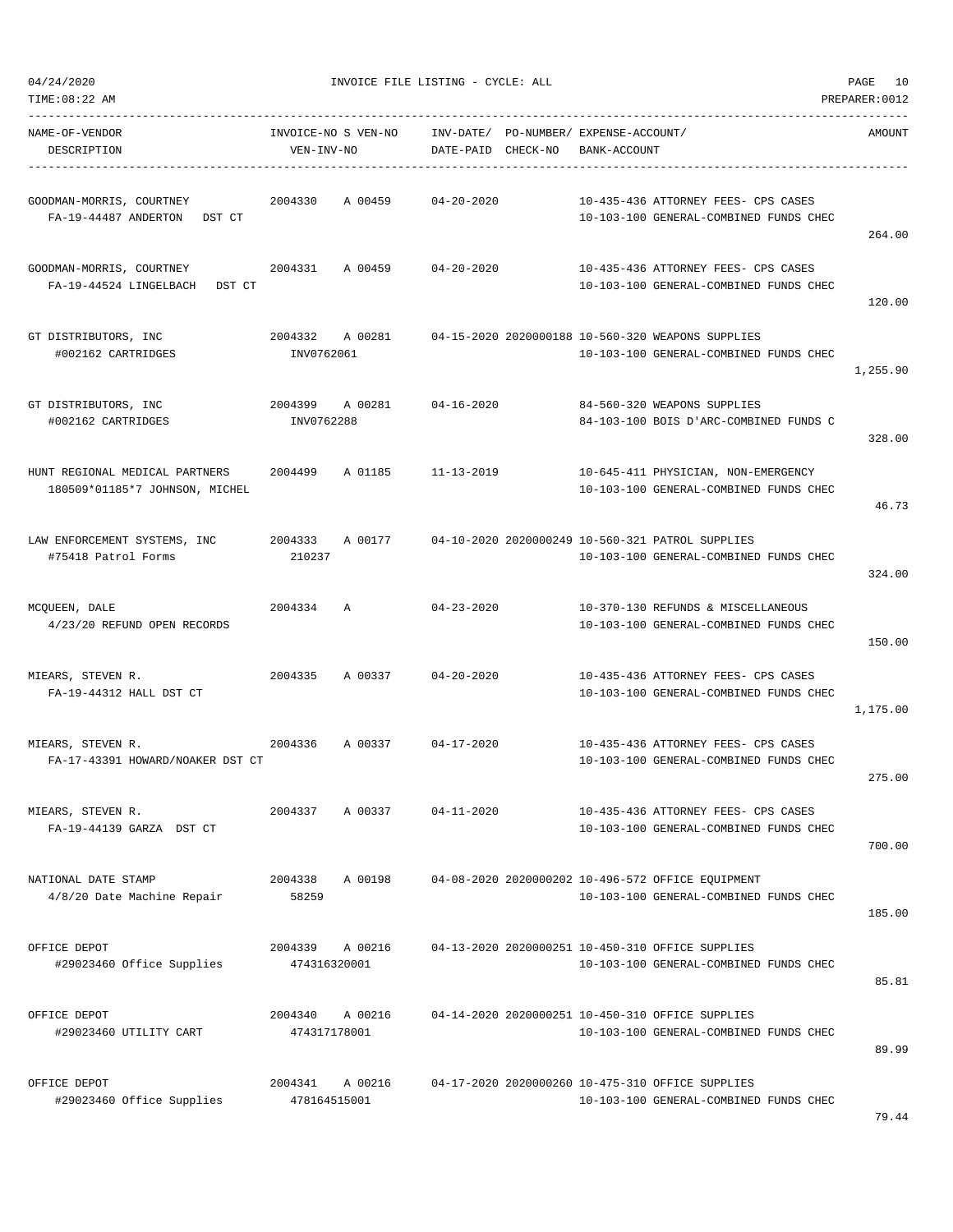| TIME:08:22 AM                                                   |                                   |         |                                 |                                             |                                                                                            | PREPARER: 0012 |
|-----------------------------------------------------------------|-----------------------------------|---------|---------------------------------|---------------------------------------------|--------------------------------------------------------------------------------------------|----------------|
| NAME-OF-VENDOR<br>DESCRIPTION                                   | INVOICE-NO S VEN-NO<br>VEN-INV-NO |         | INV-DATE/<br>DATE-PAID CHECK-NO | PO-NUMBER/ EXPENSE-ACCOUNT/<br>BANK-ACCOUNT |                                                                                            | AMOUNT         |
| OFFICE DEPOT<br>#29023460 Toner                                 | 2004342<br>478168157001           | A 00216 |                                 |                                             | 04-17-2020 2020000261 10-435-310 OFFICE SUPPLIES<br>10-103-100 GENERAL-COMBINED FUNDS CHEC | 56.86          |
| OFFICE DEPOT<br>#29023460 Office Supplies                       | 2004343 A 00216<br>478540175001   |         |                                 |                                             | 04-17-2020 2020000263 10-400-310 OFFICE SUPPLIES<br>10-103-100 GENERAL-COMBINED FUNDS CHEC | 141.69         |
| PARIS REGIONAL MEDICAL CENTER<br>180512*00029*2 NORTON, CAROL E | 2004470                           | A 00029 | $01 - 07 - 2020$                |                                             | 10-645-414 HOSPITAL, OUTPATIENT<br>10-103-100 GENERAL-COMBINED FUNDS CHEC                  | 221.50         |
| PARIS REGIONAL MEDICAL CENTER<br>201003*00029*4 PETTY, SHEKEDRA | 2004538                           | A 00029 | $03 - 25 - 2020$                |                                             | 10-645-414 HOSPITAL, OUTPATIENT<br>10-103-100 GENERAL-COMBINED FUNDS CHEC                  | 406.61         |
| PARIS REGIONAL MEDICAL CENTER<br>201003*00029*3 PETTY, SHEKEDRA | 2004540                           | A 00029 | $03 - 26 - 2020$                |                                             | 10-645-414 HOSPITAL, OUTPATIENT<br>10-103-100 GENERAL-COMBINED FUNDS CHEC                  | 490.01         |
| PARKER TIRE<br>4/16/20 R&M TIRE                                 | 2004384<br>11943                  | A 00006 | $04 - 16 - 2020$                |                                             | 21-621-459 R & M MACH. TIRES & TUBES<br>21-103-100 R&B#1-COMBINED FUNDS CHECKI             | 40.00          |
| PARKER TIRE<br>4/21/20 R&M TIRE                                 | 2004385<br>11960                  | A 00006 | $04 - 21 - 2020$                |                                             | 21-621-459 R & M MACH. TIRES & TUBES<br>21-103-100 R&B#1-COMBINED FUNDS CHECKI             | 30.00          |
| PARKER TIRE<br>$4/17/20$ R&M TIRE                               | 2004392<br>11949                  | A 00006 | $04 - 17 - 2020$                |                                             | 24-624-459 R & M MACH. TIRES & TUBES<br>24-103-100 R&B#4- COMBINED FUNDS CHECK             | 120.00         |
| PERKINS, J. DANIEL<br>FA-19-44329 ARISMENDEZ DST CT             | 2004344                           | A 00589 | $04 - 17 - 2020$                |                                             | 10-435-436 ATTORNEY FEES- CPS CASES<br>10-103-100 GENERAL-COMBINED FUNDS CHEC              | 1,156.00       |
| PERKINS, J. DANIEL<br>FA-19-44272 ROUNDTREE DST CT              | 2004345                           | A 00589 | $04 - 17 - 2020$                |                                             | 10-435-436 ATTORNEY FEES- CPS CASES<br>10-103-100 GENERAL-COMBINED FUNDS CHEC              | 603.50         |
| PERKINS, J. DANIEL<br>FA-19-44487 ANDERTON DST CT               | 2004346                           | A 00589 | $04 - 16 - 2020$                |                                             | 10-435-436 ATTORNEY FEES- CPS CASES<br>10-103-100 GENERAL-COMBINED FUNDS CHEC              | 425.00         |
| PERSONALIZED PRINTING<br>4/7/20 Bus Cards and Envelopes         | 2004347<br>105658                 | A 00826 |                                 |                                             | 04-07-2020 2020000257 10-475-310 OFFICE SUPPLIES<br>10-103-100 GENERAL-COMBINED FUNDS CHEC | 250.45         |
| PULMONARY DIAGNOSTICS AND<br>180512*01088*1 NORTON, CAROL E     | 2004458                           | A 01088 | $12 - 23 - 2019$                |                                             | 10-645-411 PHYSICIAN, NON-EMERGENCY<br>10-103-100 GENERAL-COMBINED FUNDS CHEC              | 117.74         |
| PULMONARY DIAGNOSTICS AND<br>180512*01088*1 NORTON, CAROL E     | 2004459                           | A 01088 | 12-24-2019                      |                                             | 10-645-411 PHYSICIAN, NON-EMERGENCY<br>10-103-100 GENERAL-COMBINED FUNDS CHEC              |                |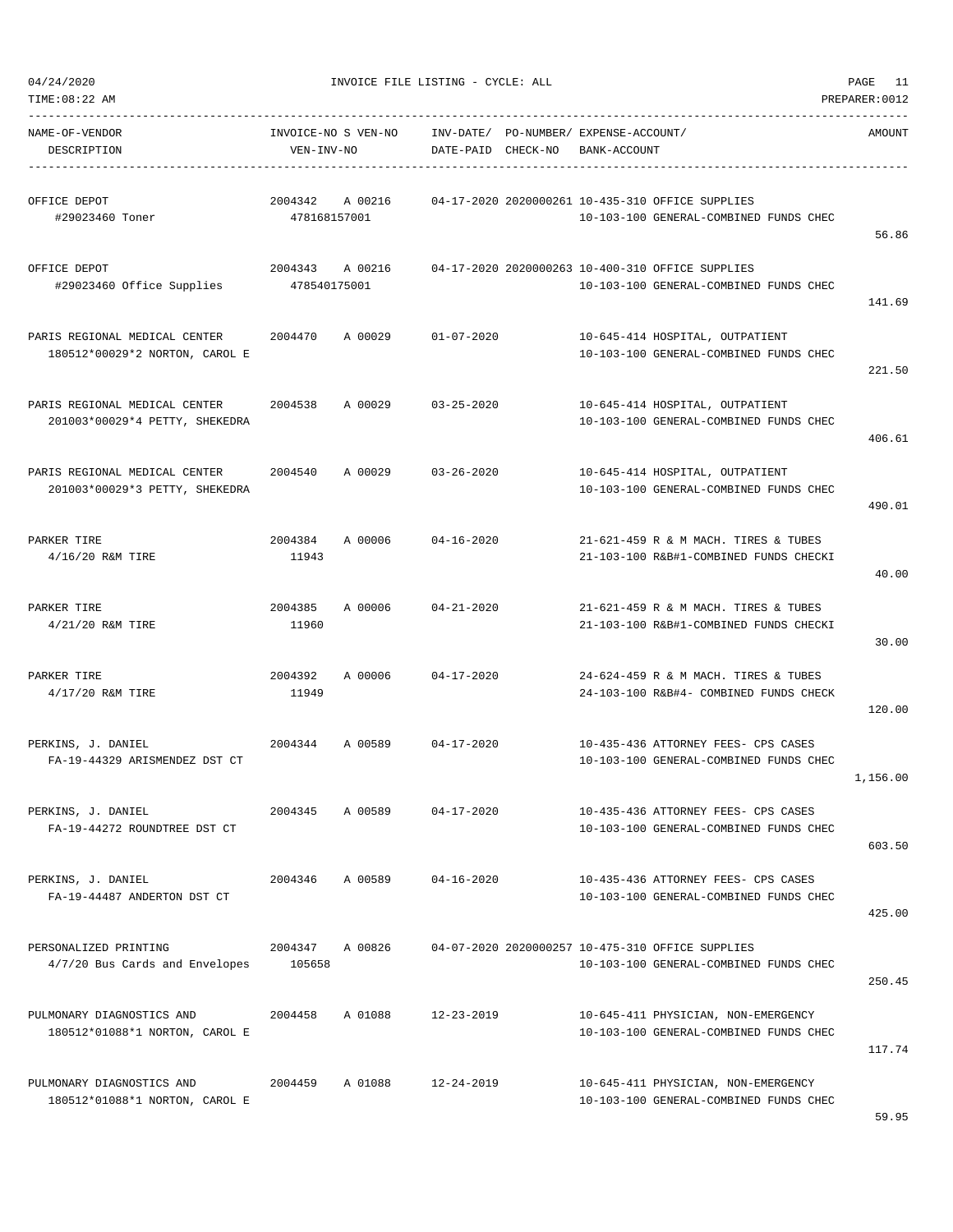|  | 04/24/2020 |  |
|--|------------|--|

TIME:08:22 AM PREPARER:0012

| NAME-OF-VENDOR<br>DESCRIPTION                                    | INVOICE-NO S VEN-NO<br>VEN-INV-NO |                                      | INV-DATE/<br>DATE-PAID CHECK-NO | PO-NUMBER/ EXPENSE-ACCOUNT/<br>BANK-ACCOUNT |                                                                                             | AMOUNT   |
|------------------------------------------------------------------|-----------------------------------|--------------------------------------|---------------------------------|---------------------------------------------|---------------------------------------------------------------------------------------------|----------|
| QUILL CORPORATION<br>#2299500 Office Supplies                    | 2004348<br>4464487                | A 00336                              |                                 |                                             | 01-31-2020 2020000172 10-475-310 OFFICE SUPPLIES<br>10-103-100 GENERAL-COMBINED FUNDS CHEC  | 69.98    |
| QUILL CORPORATION<br>#2299500 TONER                              | 2004349<br>4487544                | A 00336                              |                                 |                                             | 02-03-2020 2020000172 10-475-310 OFFICE SUPPLIES<br>10-103-100 GENERAL-COMBINED FUNDS CHEC  | 158.99   |
| RDO EQUIPMENT CO<br>#7451002 R&M PART-SEAL                       | 2004390<br>P6183824               | A 00353                              | $04 - 14 - 2020$                |                                             | 23-623-458 R & M MACHINERY PARTS<br>23-103-100 R&B#3-COMBINED FUNDS CHECKI                  | 55.07    |
| REAMY, CHARLA GY<br>4/21/20 CR-17-26390 TRANSCRIPTION            | 2004350<br>2250                   | A 00545                              | $04 - 21 - 2020$                |                                             | 10-435-438 COURT REPORTER EXPENSE<br>10-103-100 GENERAL-COMBINED FUNDS CHEC                 | 1,353.00 |
| REINERT PAPER & CHEMICAL CENTER<br>#FANNI100 Disinfectant Wipes  | 2004351<br>409634                 | A 00478                              |                                 |                                             | 04-14-2020 2020000254 10-513-332 JANITOR SUPPLIES<br>10-103-100 GENERAL-COMBINED FUNDS CHEC | 33.48    |
| REINERT PAPER & CHEMICAL CENTER<br>#FANNI100 Paper towels        | 2004352<br>409634                 | A 00478                              |                                 |                                             | 04-14-2020 2020000254 10-511-332 JANITOR SUPPLIES<br>10-103-100 GENERAL-COMBINED FUNDS CHEC | 35.97    |
| REINERT PAPER & CHEMICAL CENTER<br>#FANNI100 Disinfectant Wipes  | 2004353<br>409634                 | A 00478                              |                                 |                                             | 04-14-2020 2020000254 10-518-332 JANITOR SUPPLIES<br>10-103-100 GENERAL-COMBINED FUNDS CHEC | 33.48    |
| RELIANT<br>#2 533 980-5 CH ELECTRIC                              | 2004354                           | A 00289<br>112 011 435 323 3         | $04 - 20 - 2020$                |                                             | 10-510-440 UTILITIES ELECTRICITY<br>10-103-100 GENERAL-COMBINED FUNDS CHEC                  | 138.64   |
| RELIANT<br>#2 533 982-1 CO BLDG ELECTRIC                         | 2004355                           | A 00289<br>112 011 435 325 8         | $04 - 20 - 2020$                |                                             | 10-511-440 UTILITIES ELECTRICITY<br>10-103-100 GENERAL-COMBINED FUNDS CHEC                  | 278.53   |
| RELIANT<br>#2 533 978-9 S ANNEX ELECTRIC                         | 2004356<br>113 009 269 971 3      | A 00289                              | $04 - 20 - 2020$                |                                             | 10-513-440 UTILITIES ELECTRICITY<br>10-103-100 GENERAL-COMBINED FUNDS CHEC                  | 366.73   |
| RELIANT<br>#2 533 981-3 TDHS ELECTRIC                            | 2004357 A 00289                   | 112 011 435 324 1                    | 04-20-2020                      |                                             | 10-640-440 UTILITIES ELECTRICITY<br>10-103-100 GENERAL-COMBINED FUNDS CHEC                  | 586.73   |
| RELIANT<br>#6 716 696-7 CO-OP ELECTRIC                           |                                   | 2004358 A 00289<br>116 007 220 289 9 | $04 - 20 - 2020$                |                                             | 10-512-440 UTILITIES ELECTRICITY<br>10-103-100 GENERAL-COMBINED FUNDS CHEC                  | 412.50   |
| RELIANT<br>#6 730 596-1 WINDOM ELECTRIC                          | 116 007 224 344 8                 | 2004359 A 00289                      | $04 - 21 - 2020$                |                                             | 10-515-440 UTILITIES ELECTRICITY<br>10-103-100 GENERAL-COMBINED FUNDS CHEC                  | 157.07   |
| RELIANT<br>#6 878 909-8 WINDOM GDLIGHTELECTRIC 114 007 638 442 2 | 2004360                           | A 00289                              | 04-21-2020                      |                                             | 10-515-440 UTILITIES ELECTRICITY<br>10-103-100 GENERAL-COMBINED FUNDS CHEC                  |          |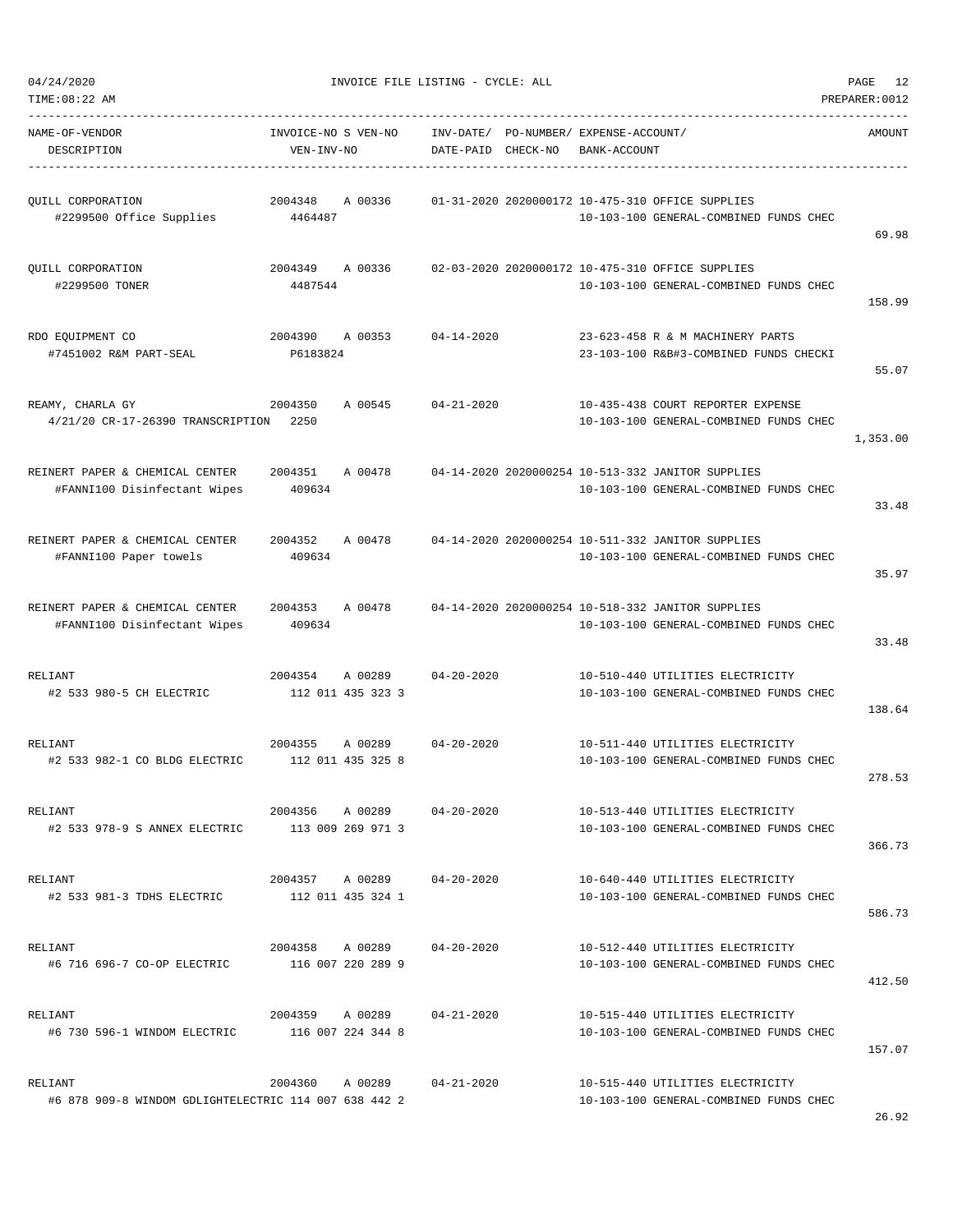| NAME-OF-VENDOR<br>DESCRIPTION                                    | INVOICE-NO S VEN-NO<br>VEN-INV-NO       | INV-DATE/ PO-NUMBER/ EXPENSE-ACCOUNT/<br>DATE-PAID CHECK-NO | BANK-ACCOUNT                                                                  | AMOUNT |
|------------------------------------------------------------------|-----------------------------------------|-------------------------------------------------------------|-------------------------------------------------------------------------------|--------|
| RELIANT<br>#9 599 777-1 AGRILIFE ELECTRIC 301 001 573 838 4      | 2004361<br>A 00289                      | $04 - 20 - 2020$                                            | 10-516-440 UTILITIES ELECTRICITY<br>10-103-100 GENERAL-COMBINED FUNDS CHEC    | 355.88 |
| RELIANT<br>#12 832 845-7 200 E 1ST ELECTRIC 306 000 479 852 7    | 2004362<br>A 00289                      | $04 - 20 - 2020$                                            | 10-518-440 UTILITIES ELECTRICITY<br>10-103-100 GENERAL-COMBINED FUNDS CHEC    | 348.19 |
| RELIANT<br>#15 119 264-8 TURNER ELECTRIC                         | 2004363 A 00289<br>111 028 659 443 3    | 04-20-2020                                                  | 10-518-440 UTILITIES ELECTRICITY<br>10-103-100 GENERAL-COMBINED FUNDS CHEC    | 268.02 |
| RELIANT<br>#2 533 974-8 PCT 1 ELECTRIC                           | 2004386<br>A 00289<br>116 007 216 843 9 | $04 - 17 - 2020$                                            | 21-621-440 UTILITY ELECTRICITY<br>21-103-100 R&B#1-COMBINED FUNDS CHECKI      | 68.01  |
| RELIANT<br>#7 358 371-8 PCT 4 ELECTRIC                           | 2004393<br>A 00289<br>116 007 221 933 1 | $04 - 20 - 2020$                                            | 24-624-440 UTILITY ELECTRICITY<br>24-103-100 R&B#4- COMBINED FUNDS CHECK      | 154.80 |
| RELIANT<br>#12 434 984-6 RECRD3/FM273 ELECTRIC 305 000 537 973 2 | 2004394<br>A 00289                      | $04 - 20 - 2020$                                            | 24-624-440 UTILITY ELECTRICITY<br>24-103-100 R&B#4- COMBINED FUNDS CHECK      | 20.38  |
| RELIANT<br>#12 434 985-3 1369 HWY56 ELECTRIC 305 000 537 974 0   | 2004395<br>A 00289                      | $04 - 20 - 2020$                                            | 24-624-440 UTILITY ELECTRICITY<br>24-103-100 R&B#4- COMBINED FUNDS CHECK      | 69.96  |
| RGB EYE ASSOCIATES<br>180413*01099*2 RANGEL, TERESA              | 2004417<br>A 01099                      | $01 - 07 - 2020$                                            | 10-645-411 PHYSICIAN, NON-EMERGENCY<br>10-103-100 GENERAL-COMBINED FUNDS CHEC | 99.17  |
| RGB EYE ASSOCIATES<br>180413*01099*2 RANGEL, TERESA              | 2004418<br>A 01099                      | $01 - 07 - 2020$                                            | 10-645-411 PHYSICIAN, NON-EMERGENCY<br>10-103-100 GENERAL-COMBINED FUNDS CHEC | 16.84  |
| SHERMAN MD PROVIDER INC<br>200901*01171*2 BENGE, AMY HEST        | 2004474<br>A 01171                      | $02 - 05 - 2020$                                            | 10-645-411 PHYSICIAN, NON-EMERGENCY<br>10-103-100 GENERAL-COMBINED FUNDS CHEC | 416.19 |
| SHERMAN MD PROVIDER INC<br>200901*01171*2 BENGE, AMY HEST        | 2004475<br>A 01171                      | $02 - 05 - 2020$                                            | 10-645-411 PHYSICIAN, NON-EMERGENCY<br>10-103-100 GENERAL-COMBINED FUNDS CHEC | 505.47 |
| SHERMAN MD PROVIDER INC<br>191204*01171*7 SPURLOCK, STEPH        | 2004476<br>A 01171                      | $02 - 28 - 2020$                                            | 10-645-411 PHYSICIAN, NON-EMERGENCY<br>10-103-100 GENERAL-COMBINED FUNDS CHEC | 33.27  |
| SHERMAN MD PROVIDER INC<br>191204*01171*7 SPURLOCK, STEPH        | A 01171<br>2004477                      | $02 - 28 - 2020$                                            | 10-645-411 PHYSICIAN, NON-EMERGENCY<br>10-103-100 GENERAL-COMBINED FUNDS CHEC | 22.45  |
| SHERMAN RADIOLOGY ASSOCIATES<br>190207*00322*2 PARRISH, DELETT   | 2004424<br>A 00322                      | $01 - 07 - 2020$                                            | 10-645-411 PHYSICIAN, NON-EMERGENCY<br>10-103-100 GENERAL-COMBINED FUNDS CHEC |        |

-----------------------------------------------------------------------------------------------------------------------------------

TIME:08:22 AM PREPARER:0012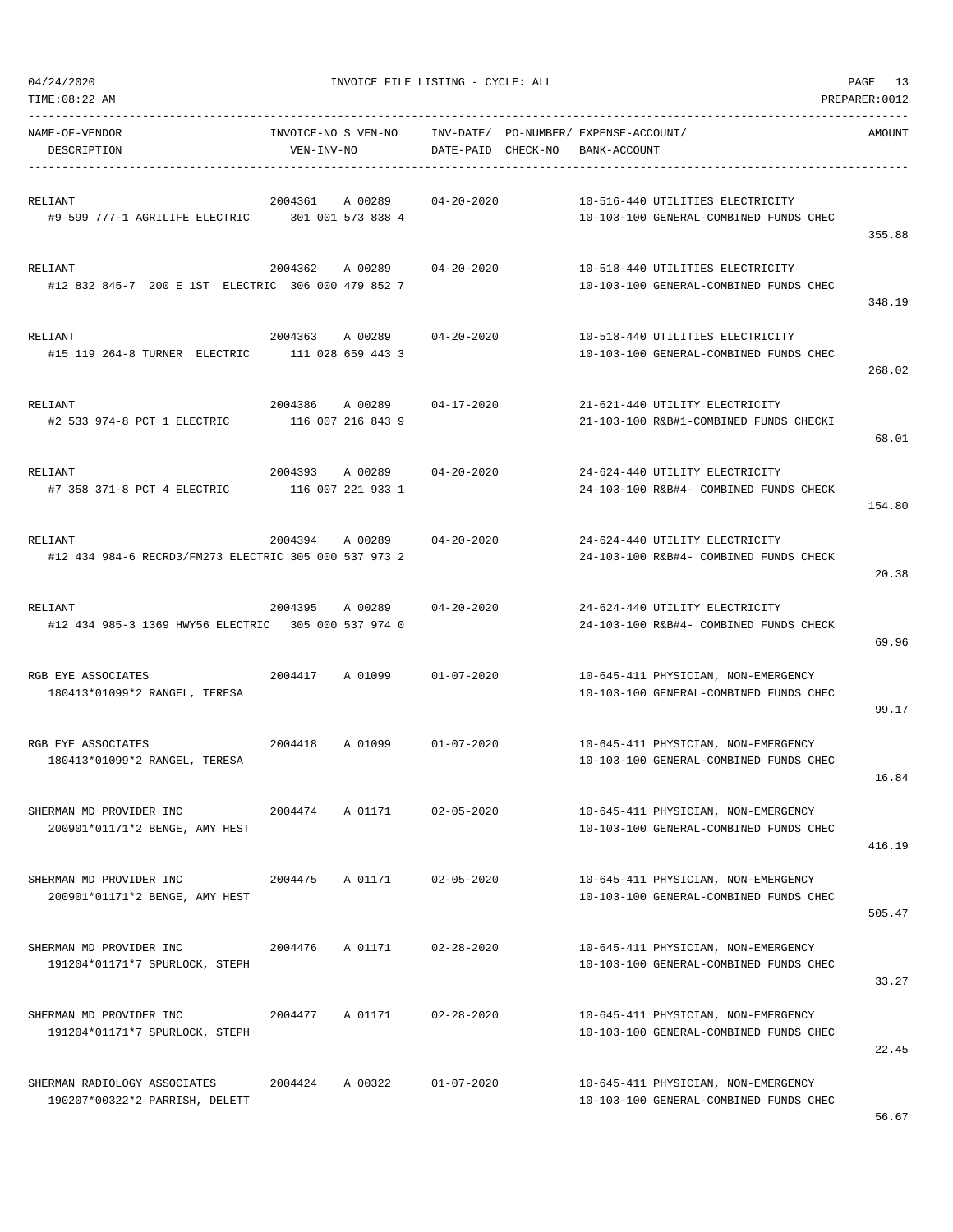04/24/2020 INVOICE FILE LISTING - CYCLE: ALL PAGE 14

| NAME-OF-VENDOR<br>DESCRIPTION                                          | VEN-INV-NO | INVOICE-NO S VEN-NO | DATE-PAID CHECK-NO         | INV-DATE/ PO-NUMBER/ EXPENSE-ACCOUNT/<br>BANK-ACCOUNT                         | AMOUNT   |
|------------------------------------------------------------------------|------------|---------------------|----------------------------|-------------------------------------------------------------------------------|----------|
| SHERMAN RADIOLOGY ASSOCIATES 2004425<br>190207*00322*2 PARRISH, DELETT |            | A 00322             | $01 - 07 - 2020$           | 10-645-411 PHYSICIAN, NON-EMERGENCY<br>10-103-100 GENERAL-COMBINED FUNDS CHEC | 179.90   |
| SHERMAN RADIOLOGY ASSOCIATES<br>201205*00322*1 LOYA, SHANNON D         | 2004455    |                     | A 00322 01-06-2020         | 10-645-411 PHYSICIAN, NON-EMERGENCY<br>10-103-100 GENERAL-COMBINED FUNDS CHEC | 7.22     |
| SHERMAN RADIOLOGY ASSOCIATES 2004478<br>930026*00322*6 ROBERTS, MELISS |            | A 00322             | $02 - 04 - 2020$           | 10-645-411 PHYSICIAN, NON-EMERGENCY<br>10-103-100 GENERAL-COMBINED FUNDS CHEC | 6.68     |
| SHERMAN RADIOLOGY ASSOCIATES<br>200901*00322*4 BENGE, AMY HEST         | 2004525    | A 00322             | 01-13-2020                 | 10-645-411 PHYSICIAN, NON-EMERGENCY<br>10-103-100 GENERAL-COMBINED FUNDS CHEC | 8.29     |
| SOLOMON, AMANDA<br>FA-19-44139 GARZA DST CT                            |            |                     | 2004364 A 00801 04-07-2020 | 10-435-436 ATTORNEY FEES- CPS CASES<br>10-103-100 GENERAL-COMBINED FUNDS CHEC | 1,073.50 |
| SOUTHWEST FANNIN S.U.D.<br>#1210 PCT 1 WATER                           | 2004400    | A 00018             | $04 - 20 - 2020$           | 21-621-442 UTILITY WATER<br>21-103-100 R&B#1-COMBINED FUNDS CHECKI            | 18.19    |
| SPARKLIGHT<br>#120620497 200 1ST INTERNET                              | 2004365    |                     | A 00707 04-17-2020         | 10-518-421 INTERNET SERVICES<br>10-103-100 GENERAL-COMBINED FUNDS CHEC        | 273.94   |
| SPARKLIGHT<br>#102575958 2505 CENTER INTERNET                          | 2004366    | A 00707             | 04-17-2020                 | 10-665-422 CABLE INTERNET<br>10-103-100 GENERAL-COMBINED FUNDS CHEC           | 64.99    |
| SPARKLIGHT<br>#120620588 800 2ND INTERNET                              | 2004367    | A 00707             | 04-17-2020                 | 10-518-421 INTERNET SERVICES<br>10-103-100 GENERAL-COMBINED FUNDS CHEC        | 443.93   |
| SPARKLIGHT<br>#120620638 210 S MAIN INTERNET                           | 2004368    | A 00707             | $04 - 17 - 2020$           | 10-513-421 INTERNET<br>10-103-100 GENERAL-COMBINED FUNDS CHEC                 | 273.94   |
| SPARKLIGHT<br>#128529310 108 SAM RAYBURN INTERNET                      | 2004369    | A 00707             | 04-17-2020                 | 10-518-421 INTERNET SERVICES<br>10-103-100 GENERAL-COMBINED FUNDS CHEC        | 152.39   |
| SPARKLIGHT<br>#120620513 200 8TH INTERNET                              | 2004370    | A 00707             | $04 - 17 - 2020$           | 10-518-421 INTERNET SERVICES<br>10-103-100 GENERAL-COMBINED FUNDS CHEC        | 273.94   |
| SPARKLIGHT<br>#12145931 IHC INTERNET                                   | 2004371    | A 00707             | 04-17-2020                 | 10-645-441 DSL LINE<br>10-103-100 GENERAL-COMBINED FUNDS CHEC                 | 78.94    |
| SPARKLIGHT<br>#120140181 JUDGES INTERNET                               | 2004372    |                     | A 00707 04-17-2020         | 10-514-421 TELEPHONE/INTERNET<br>10-103-100 GENERAL-COMBINED FUNDS CHEC       |          |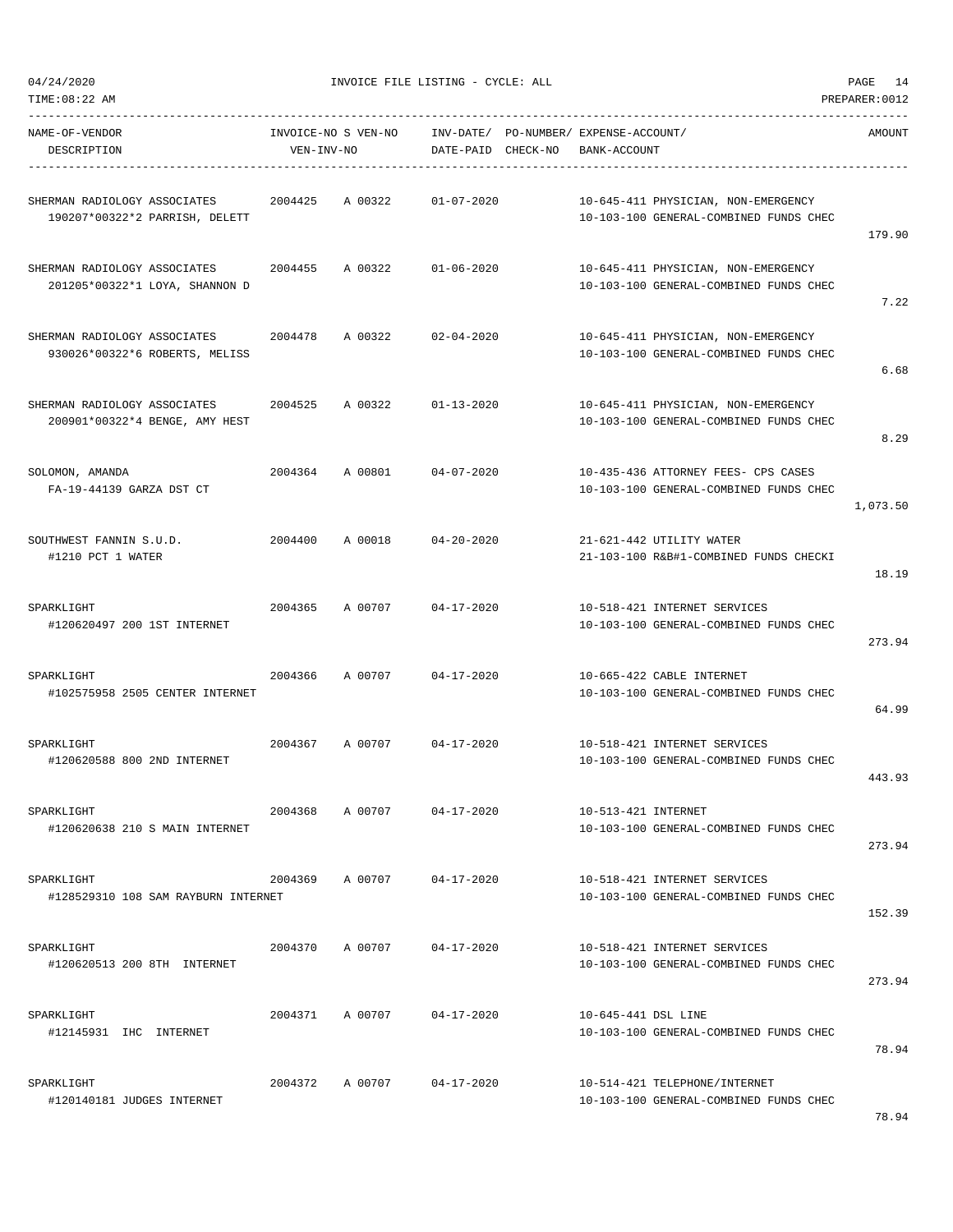| -----------------------------<br>NAME-OF-VENDOR<br>DESCRIPTION    | INVOICE-NO S VEN-NO<br>VEN-INV-NO |                           | INV-DATE/ PO-NUMBER/ EXPENSE-ACCOUNT/<br>DATE-PAID CHECK-NO BANK-ACCOUNT |  |                                                                               | AMOUNT   |
|-------------------------------------------------------------------|-----------------------------------|---------------------------|--------------------------------------------------------------------------|--|-------------------------------------------------------------------------------|----------|
| SPARKLIGHT<br>#127664639 SHERIFF INTERNET                         | 2004373                           | A 00707                   | 04-17-2020                                                               |  | 10-560-444 INTERNET SERVICE<br>10-103-100 GENERAL-COMBINED FUNDS CHEC         | 220.81   |
| SPARKLIGHT<br>#121664254 PCT 4 INTERNET                           | 2004396                           | A 00707 04-17-2020        |                                                                          |  | 24-624-421 DSL INTERNET<br>24-103-100 R&B#4- COMBINED FUNDS CHECK             | 82.69    |
| SYED, DR. IFTEQAR M.<br>930026*00998*19 ROBERTS, MELIS            |                                   | 2004471 A00998 03-05-2020 |                                                                          |  | 10-645-411 PHYSICIAN, NON-EMERGENCY<br>10-103-100 GENERAL-COMBINED FUNDS CHEC | 46.73    |
| SYED, DR. IFTEQAR M.<br>191204*00998*8 SPURLOCK, STEPH            | 2004535                           | A 00998                   | 03-12-2020                                                               |  | 10-645-411 PHYSICIAN, NON-EMERGENCY<br>10-103-100 GENERAL-COMBINED FUNDS CHEC | 33.27    |
| SYED, DR. IFTEOAR M.<br>191204*00998*9 SPURLOCK, STEPH            | 2004536                           | A 00998 01-10-2020        |                                                                          |  | 10-645-411 PHYSICIAN, NON-EMERGENCY<br>10-103-100 GENERAL-COMBINED FUNDS CHEC | 33.27    |
| SYED, DR. IFTEQAR M.<br>2004539<br>191204*00998*10 SPURLOCK, STEP |                                   | A 00998                   | $02 - 11 - 2020$                                                         |  | 10-645-411 PHYSICIAN, NON-EMERGENCY<br>10-103-100 GENERAL-COMBINED FUNDS CHEC | 33.27    |
| TEXAS WORKFORCE COMMISSION<br>#99-992871-4 -ATCHLEY/ARMSTRONG     | 2004374                           | A 00197 04-13-2020        |                                                                          |  | 10-560-206 UNEMPLOYMENT EXPENSE<br>10-103-100 GENERAL-COMBINED FUNDS CHEC     | 1,891.60 |
| TEXHOMA LIMESTONE, INC.<br>4/13/20 ROCK & GRAVEL-HAULING          | 2004387<br>7862                   | A 00265                   | $04 - 13 - 2020$                                                         |  | 21-621-341 R & B MAT. ROCK & GRAVEL<br>21-103-100 R&B#1-COMBINED FUNDS CHECKI | 4,405.98 |
| TEXOMACARE<br>200901*00467*2 BENGE, AMY HEST                      | 2004452                           | A 00467                   | $01 - 15 - 2020$                                                         |  | 10-645-411 PHYSICIAN, NON-EMERGENCY<br>10-103-100 GENERAL-COMBINED FUNDS CHEC | 738.57   |
| TEXOMACARE SPECIALTY PHYSICIANS<br>200901*01168*1 BENGE, AMY HEST | 2004524                           | A 01168                   | $01 - 13 - 2020$                                                         |  | 10-645-411 PHYSICIAN, NON-EMERGENCY<br>10-103-100 GENERAL-COMBINED FUNDS CHEC | 6.42     |
| TMC BONHAM HOSPITAL<br>180512*01177*1 NORTON, CAROL E             | 2004426                           | A 01177                   | $12 - 26 - 2019$                                                         |  | 10-645-414 HOSPITAL, OUTPATIENT<br>10-103-100 GENERAL-COMBINED FUNDS CHEC     | 1,168.95 |
| TMC BONHAM HOSPITAL<br>180512*01177*2 NORTON, CAROL E             | 2004432                           | A 01177                   | 12-22-2019                                                               |  | 10-645-413 HOSPITAL, INPATIENT<br>10-103-100 GENERAL-COMBINED FUNDS CHEC      | 2,723.40 |
| TMC BONHAM HOSPITAL<br>191204*01177*21 SPURLOCK, STEP             | 2004454                           | A 01177                   | $02 - 07 - 2020$                                                         |  | 10-645-414 HOSPITAL, OUTPATIENT<br>10-103-100 GENERAL-COMBINED FUNDS CHEC     | 133.35   |
| TMC BONHAM HOSPITAL<br>191204*01177*22 SPURLOCK, STEP             | 2004456                           | A 01177                   | $03 - 18 - 2020$                                                         |  | 10-645-414 HOSPITAL, OUTPATIENT<br>10-103-100 GENERAL-COMBINED FUNDS CHEC     |          |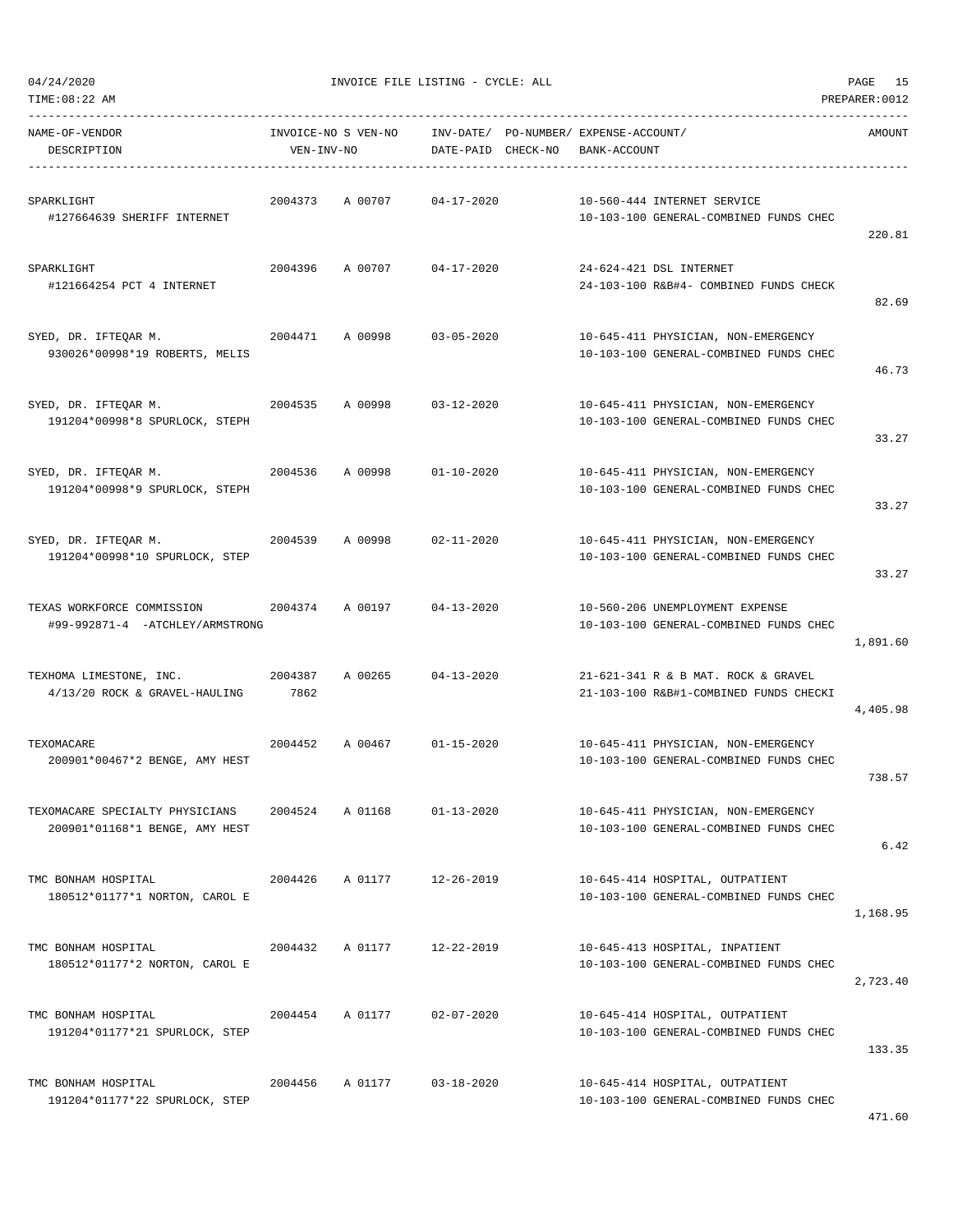| 04/24/2020                                                    | INVOICE FILE LISTING - CYCLE: ALL |                                                             | PAGE 16                                                                    |                |
|---------------------------------------------------------------|-----------------------------------|-------------------------------------------------------------|----------------------------------------------------------------------------|----------------|
| TIME: 08:22 AM                                                |                                   |                                                             |                                                                            | PREPARER: 0012 |
| NAME-OF-VENDOR<br>DESCRIPTION                                 | INVOICE-NO S VEN-NO<br>VEN-INV-NO | INV-DATE/ PO-NUMBER/ EXPENSE-ACCOUNT/<br>DATE-PAID CHECK-NO | BANK-ACCOUNT                                                               | AMOUNT         |
| TMC BONHAM HOSPITAL<br>191204*01177*20 SPURLOCK, STEP         | 2004457<br>A 01177                | $02 - 17 - 2020$                                            | 10-645-414 HOSPITAL, OUTPATIENT<br>10-103-100 GENERAL-COMBINED FUNDS CHEC  | 125.70         |
| TMC BONHAM HOSPITAL<br>191204*01177*19 SPURLOCK, STEP         | 2004473<br>A 01177                | $03 - 10 - 2020$                                            | 10-645-414 HOSPITAL, OUTPATIENT<br>10-103-100 GENERAL-COMBINED FUNDS CHEC  | 521.40         |
| TMC BONHAM HOSPITAL<br>930026*01177*9 ROBERTS, MELISS         | 2004480<br>A 01177                | $02 - 04 - 2020$                                            | 10-645-414 HOSPITAL, OUTPATIENT<br>10-103-100 GENERAL-COMBINED FUNDS CHEC  | 152.10         |
| TMC BONHAM HOSPITAL<br>110211*01177*12 JENNINGS, SHEL         | 2004534<br>A 01177                | $04 - 06 - 2020$                                            | 10-645-414 HOSPITAL, OUTPATIENT<br>10-103-100 GENERAL-COMBINED FUNDS CHEC  | 622.65         |
| TMC BONHAM HOSPITAL<br>110211*01177*13 JENNINGS, SHEL         | 2004537<br>A 01177                | $01 - 16 - 2020$                                            | 10-645-414 HOSPITAL, OUTPATIENT<br>10-103-100 GENERAL-COMBINED FUNDS CHEC  | 440.40         |
| TMC BONHAM HOSPITAL<br>190508*01177*6 WEBB, BRANDIE K         | 2004541<br>A 01177                | 11-18-2019                                                  | 10-645-414 HOSPITAL, OUTPATIENT<br>10-103-100 GENERAL-COMBINED FUNDS CHEC  | 220.20         |
| TXU ENERGY<br>#900011583831 SA ELECTRIC                       | 2004375 A 00160<br>056202141600   | $04 - 16 - 2020$                                            | 10-513-440 UTILITIES ELECTRICITY<br>10-103-100 GENERAL-COMBINED FUNDS CHEC | 27.43          |
| TXU ENERGY<br>#100063401102 LAKE FANNIN ELECTRIC 054827515192 | 2004401<br>A 00160                | $04 - 21 - 2020$                                            | 85-520-440 UTILITIES ELECTRICITY<br>85-103-100 LAKE FANNIN-COMBINED FUNDS  | 27.14          |
| VERIZON WIRELESS<br>442108889-00001 EMERG. MGMNT              | 2004376<br>A 00127<br>9852261829  | 04-10-2020                                                  | 10-406-421 EMERGENCY INTERNET<br>10-103-100 GENERAL-COMBINED FUNDS CHEC    | 37.99          |
| VERIZON WIRELESS<br>442108889-00001 IT                        | 2004377 A 00127<br>9852261829     | $04 - 10 - 2020$                                            | 10-503-423 EMERGENCY INTERNET<br>10-103-100 GENERAL-COMBINED FUNDS CHEC    | 37.99          |
| VERIZON WIRELESS<br>442108889-00001 JANITOR CELL              | 2004378 A 00127<br>9852261829     | $04 - 10 - 2020$                                            | 10-510-423 CELL PHONE<br>10-103-100 GENERAL-COMBINED FUNDS CHEC            | 26.27          |
| VERIZON WIRELESS<br>442108889-00001 SHERIFF                   | 2004379 A 00127<br>9852261829     | 04-10-2020                                                  | 10-560-444 INTERNET SERVICE<br>10-103-100 GENERAL-COMBINED FUNDS CHEC      | 418.15         |
| VERIZON WIRELESS<br>442108889-00002 CO CLERK                  | 2004380 A 00127<br>9852261830     | $04 - 10 - 2020$                                            | 10-404-421 ELECTION INTERNET<br>10-103-100 GENERAL-COMBINED FUNDS CHEC     | 75.98          |
| VERIZON WIRELESS<br>#442108889-00001 JP3 INTERNET             | 2004397 A 00127<br>9852261829     | 04-10-2020                                                  | 28-457-423 INTERNET SERVICE<br>28-103-100 J.P.#3 JUST.CT.TECH-COMB.FU      |                |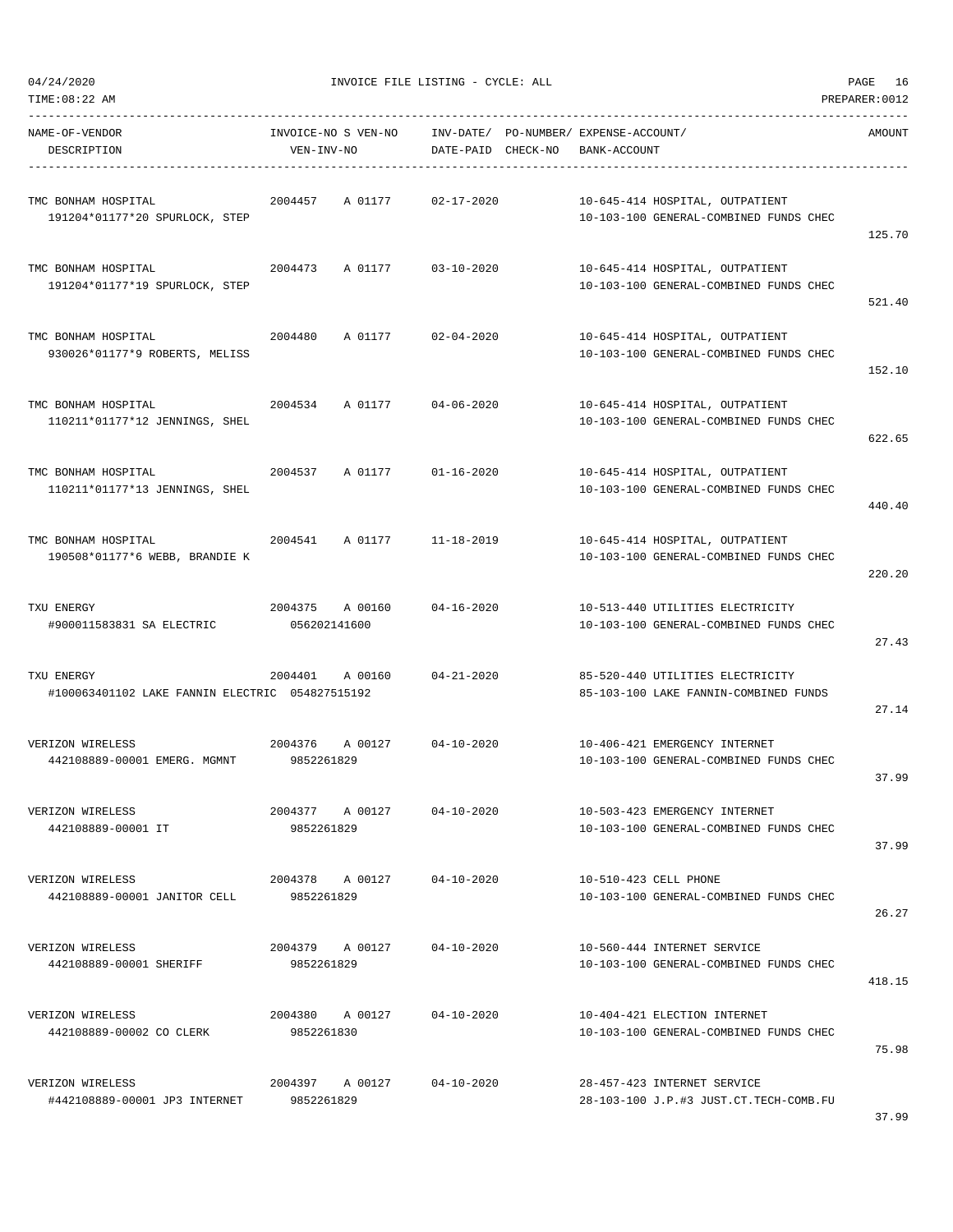| 04/24/2020<br>TIME: 08:22 AM                                         |            | INVOICE FILE LISTING - CYCLE: ALL |                  |                                                                           | PAGE 17<br>PREPARER: 0012 |
|----------------------------------------------------------------------|------------|-----------------------------------|------------------|---------------------------------------------------------------------------|---------------------------|
| NAME-OF-VENDOR<br>DESCRIPTION                                        | VEN-INV-NO | INVOICE-NO S VEN-NO               |                  | INV-DATE/ PO-NUMBER/ EXPENSE-ACCOUNT/<br>DATE-PAID CHECK-NO BANK-ACCOUNT  | AMOUNT                    |
| WILSON N JONES REGIONAL<br>191204*00633*3 SPURLOCK, STEPH            |            | $2004472$ A 00633 03-20-2020      |                  | 10-645-414 HOSPITAL, OUTPATIENT<br>10-103-100 GENERAL-COMBINED FUNDS CHEC | 211.35                    |
| WILSON N JONES REGIONAL<br>200901*00633*2 BENGE, AMY HEST            |            | 2004505 A 00633 02-05-2020        |                  | 10-645-414 HOSPITAL, OUTPATIENT<br>10-103-100 GENERAL-COMBINED FUNDS CHEC | 1,945.13                  |
| 2004506<br>WILSON N JONES REGIONAL<br>200901*00633*1 BENGE, AMY HEST |            | A 00633                           | $02 - 03 - 2020$ | 10-645-414 HOSPITAL, OUTPATIENT<br>10-103-100 GENERAL-COMBINED FUNDS CHEC |                           |